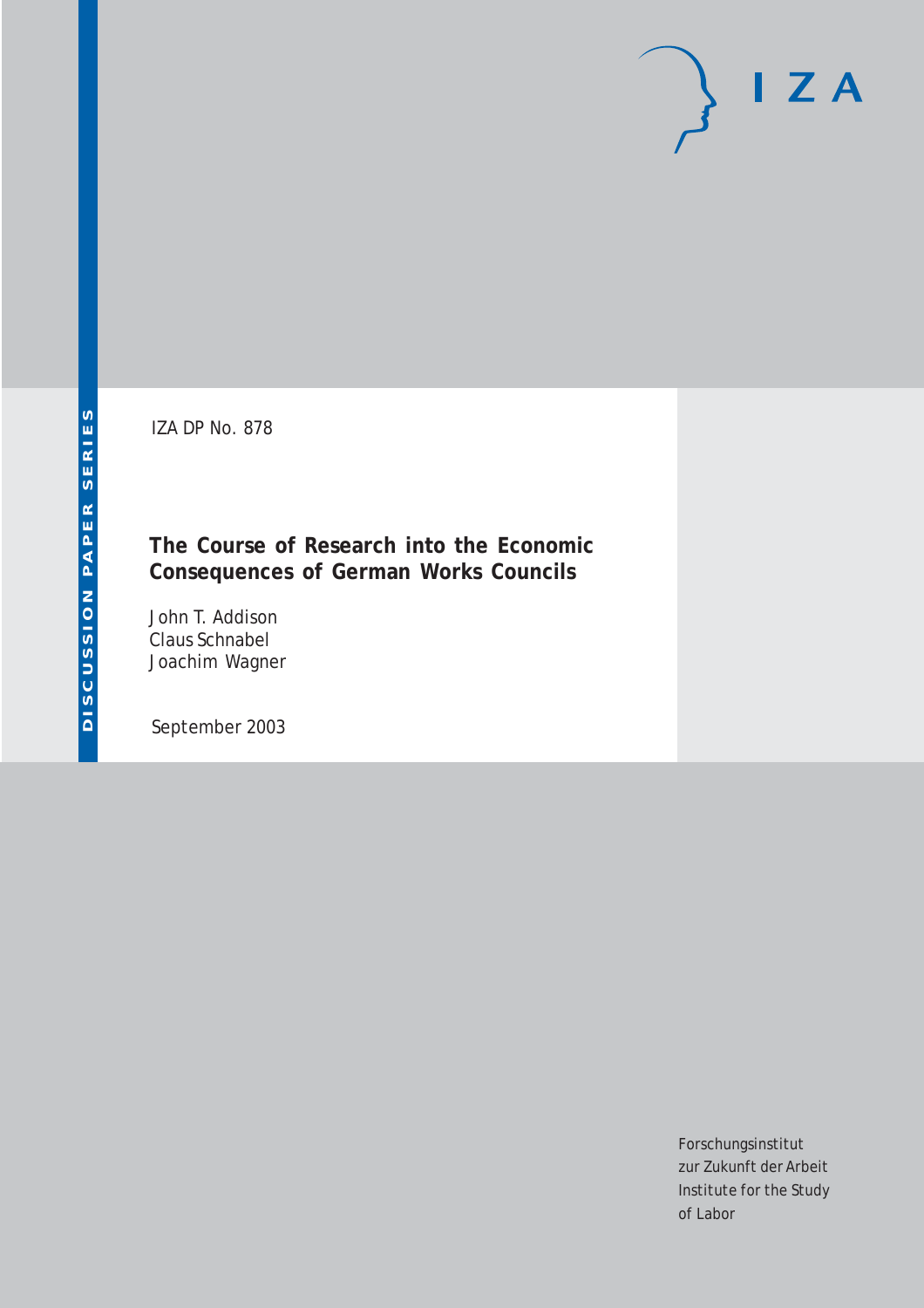# **The Course of Research into the Economic Consequences of German Works Councils**

## **John T. Addison**

*University of South Carolina and IZA Bonn* 

## **Claus Schnabel**

*University of Erlangen-Nuremberg* 

### **Joachim Wagner**

*University of Lueneburg, HWWA and IZA Bonn* 

Discussion Paper No. 878 September 2003

IZA

P.O. Box 7240 D-53072 Bonn Germany

Tel.: +49-228-3894-0 Fax: +49-228-3894-210 Email: [iza@iza.org](mailto:iza@iza.org)

This Discussion Paper is issued within the framework of IZA's research area *Welfare State and Labor Market.* Any opinions expressed here are those of the author(s) and not those of the institute. Research disseminated by IZA may include views on policy, but the institute itself takes no institutional policy positions.

The Institute for the Study of Labor (IZA) in Bonn is a local and virtual international research center and a place of communication between science, politics and business. IZA is an independent, nonprofit limited liability company (Gesellschaft mit beschränkter Haftung) supported by Deutsche Post World Net. The center is associated with the University of Bonn and offers a stimulating research environment through its research networks, research support, and visitors and doctoral programs. IZA engages in (i) original and internationally competitive research in all fields of labor economics, (ii) development of policy concepts, and (iii) dissemination of research results and concepts to the interested public. The current research program deals with (1) mobility and flexibility of labor, (2) internationalization of labor markets, (3) welfare state and labor market, (4) labor markets in transition countries, (5) the future of labor, (6) evaluation of labor market policies and projects and (7) general labor economics.

IZA Discussion Papers often represent preliminary work and are circulated to encourage discussion. Citation of such a paper should account for its provisional character. A revised version may be available on the IZA website ([www.iza.org](http://www.iza.org/)) or directly from the author.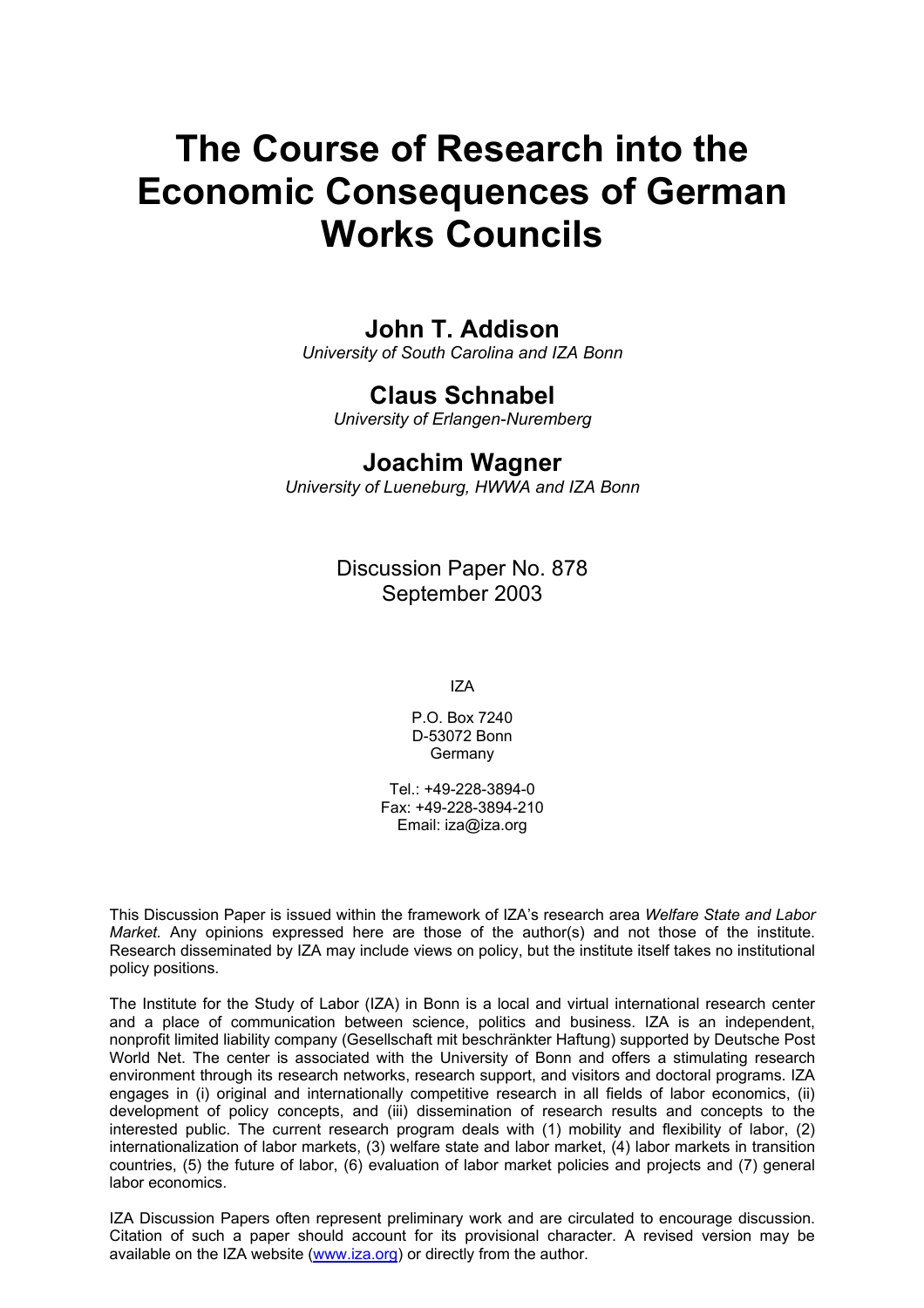IZA Discussion Paper No. 878 September 2003

# **ABSTRACT**

# **The Course of Research into the Economic Consequences of German Works Councils**[∗](#page-2-0)

In a survey published in the *British Journal of Industrial Relations*, Frege (2002) evaluates research on the German works council from the perspective of several disciplines, including economics. Ultimately, she concludes that economic analysis of the works council has reached a 'dead end'. The present treatment offers a very different conclusion based on a more encompassing review of the evidence. It will identify three distinct phases in the economic analysis of codetermination at the workplace. This framework is key to understanding the progress that has been made in analysing the effect of works councils on firm performance, while highlighting some important measurement issues and diversity of finding. Given the recent vintage of much of the German research, it is inevitable that Frege considers studies from just the first two phases. Rather interestingly, it is the neglected third phase of research that contains some of the most favourable evaluations to date of works council impact.

JEL Classification: J50

Keywords: works councils, codetermination, quits, productivity, investment, profitability, employee involvement/high performance workplace practices

Corresponding author:

 $\overline{a}$ 

John T. Addison Department of Economics Moore School of Business University of South Carolina 1705 College Street Columbia, SC 29208 USA  $Tel + 1 803 777 4608$ Fax: +1 803 777 6876 Email: [ecceaddi@moore.sc.edu](mailto:ecceaddi@moore.sc.edu)

<span id="page-2-0"></span><sup>∗</sup> An earlier draft of this paper was presented at the Banco de Portugal conference on *Labor Market Reforms*, Santa Maria do Bouro, Portugal, June 1, 2003. The authors are indebted to conference participants for their helpful comments.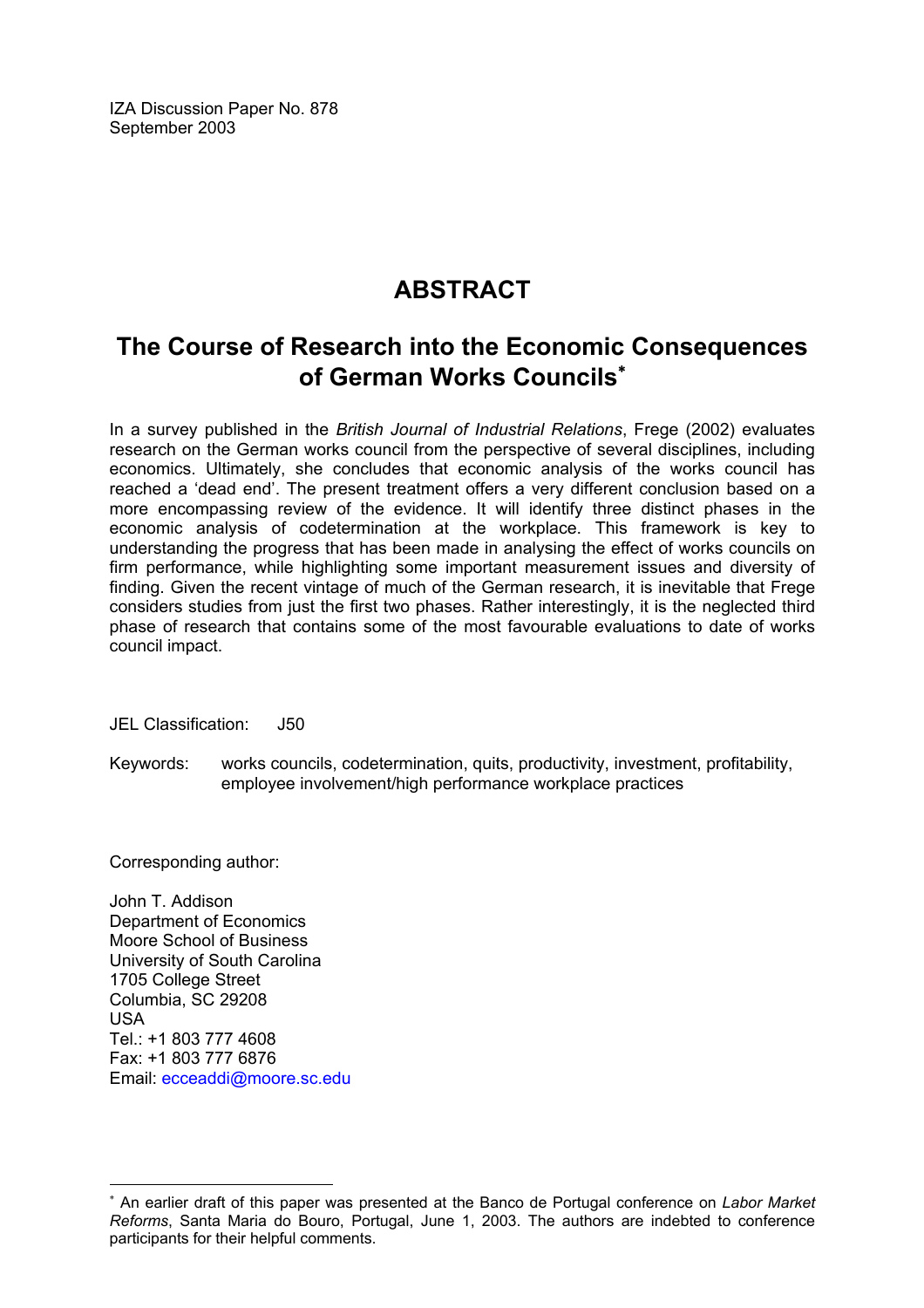#### **1. Introduction**

Research into the impact of works councils on firm/establishment performance dates from the midto late-1980s, with a series of articles by FitzRoy and Kraft (1985, 1987, 1990) that much exercised orthodoxy. Until then, it had largely been taken for granted that what was good for (certain identified aspects of) workplace relations necessarily benefited firm performance. FitzRoy and Kraft's altogether more pessimistic conclusion served to stimulate the economic analysis of works councils, even if progress was to be fitful because of data limitations. Almost from the outset, however, analysis of the likely economic consequences of works councils attracted considerable interest outside of Germany. This was because of the points of contact between the institution of the *Betriebsrat* and two important research strands of (Anglo-Saxon) industrial relations research: the union effects literature on the one hand and the employee involvement literature on the other.

In her recent survey article in the *British Journal of Industrial Relations*, Frege (2002) offers an assessment of research on works councils from the perspective of several disciplines. In addressing the ontology, practice, and transformation of works councils, she does a good job in setting the economics 'component' into wider research relief. That said, her summary of labour economics research is seriously incomplete. In the first place, not unnaturally she omits the very latest research based on the nationally representative Establishment Panel of the Institute of Labour Market Research (of the Federal Labour Office). Interestingly, this research contains some of the most optimistic evaluations of impact of the entity on firm performance. Second, she provides only a partial view of the developing economic literature up to that point, in discussing (citing) just four (eight) of the mainstream economic studies. Our own and necessarily still abbreviated review of the earlier literature will discuss (cite) seventeen (twenty-three) empirical studies and a wider range of performance outcomes. Third, her discussion compounds two distinct 'phases' of this earlier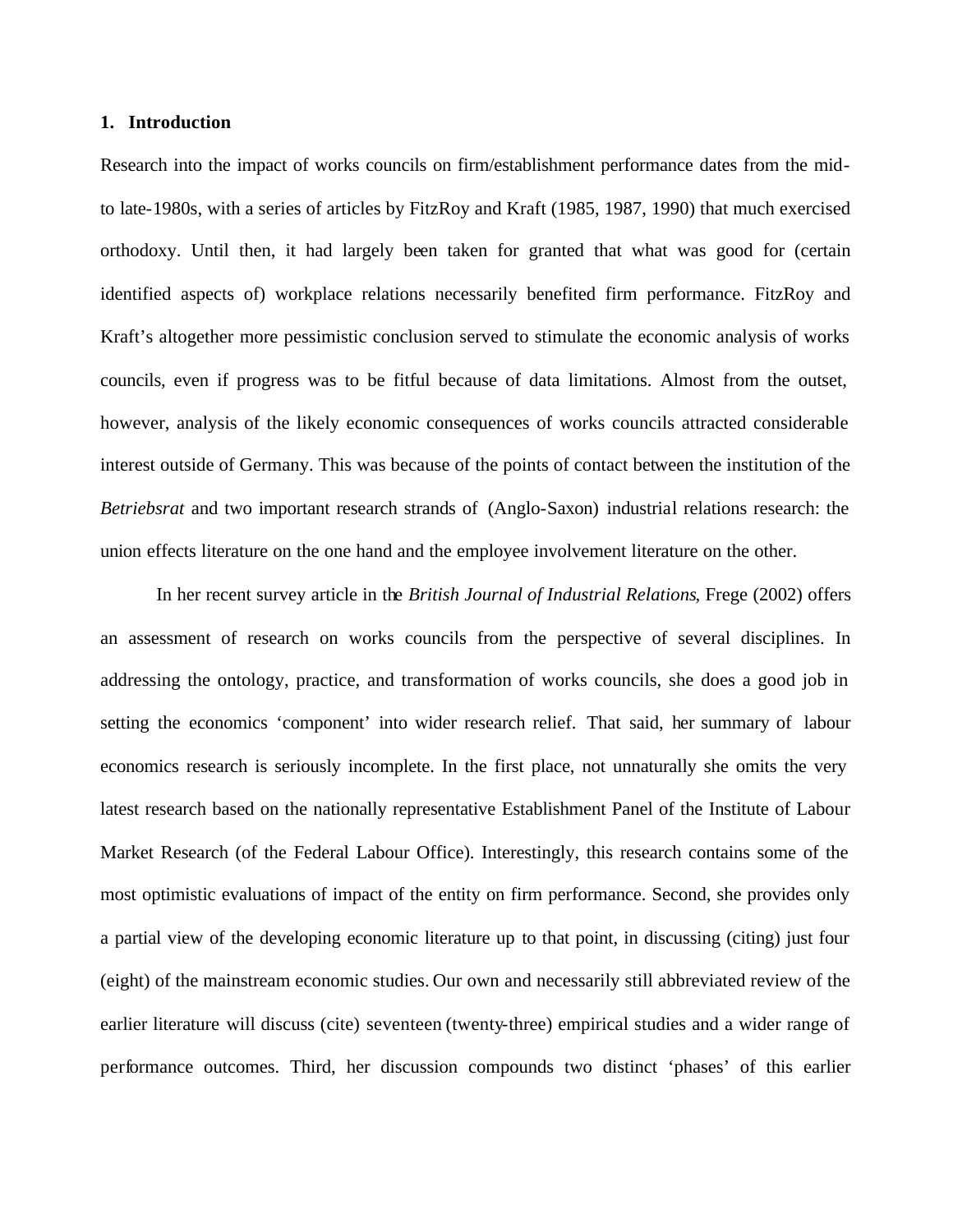literature – phases that are delineated among other things by major differences in sample sizes *and* in the reported effects of workplace codetermination on firm performance. The different technical issues and questions of interpretation that arise necessarily escape identification in Frege's narrative. Lastly, and of lesser importance, there are a number of factual errors in her treatment.<sup>1</sup>

Ultimately, Frege (2002, p. 239) appears to conclude that the economic analysis of the works council is at a 'dead end.' In the light of the preceding criticisms, we think it necessary to offer both a restatement and update of that part of Frege's treatment dealing with the economic effects of the German works council. In this endeavour, the three phases of research noted above provide an indispensable guide to the developing economic literature. We will conclude, contrary to Frege, that disputation in the literature is a far cry from it having reached a dead end.

#### **2. The Three Phases of Economics Research**

Research into the association between works councils and firm performance conforms to three distinct phases. The first phase is marked by the investigation (and *reinvestigation*) of small samples of firms in cross section. The second phase largely corresponds to the analysis of much larger data sets of a regional or industry-specific nature (with the one exception noted below). The third phase is characterised by the use of truly nationally representative data. The second and third phases each have a basis in panel data, although it has proved difficult to fully exploit the longitudinal nature of the new datasets because very few plants introduce or abandon works councils over the life of the panel. Also, as we shall see, the findings of works council effect differ between (and within) phases.

#### *Phase 1: Small Sample Studies*.

Results of what we have termed the first phase of research are contained in Table 1. Apart from their basis in small samples of firms, the hallmark of these Phase I studies is their generally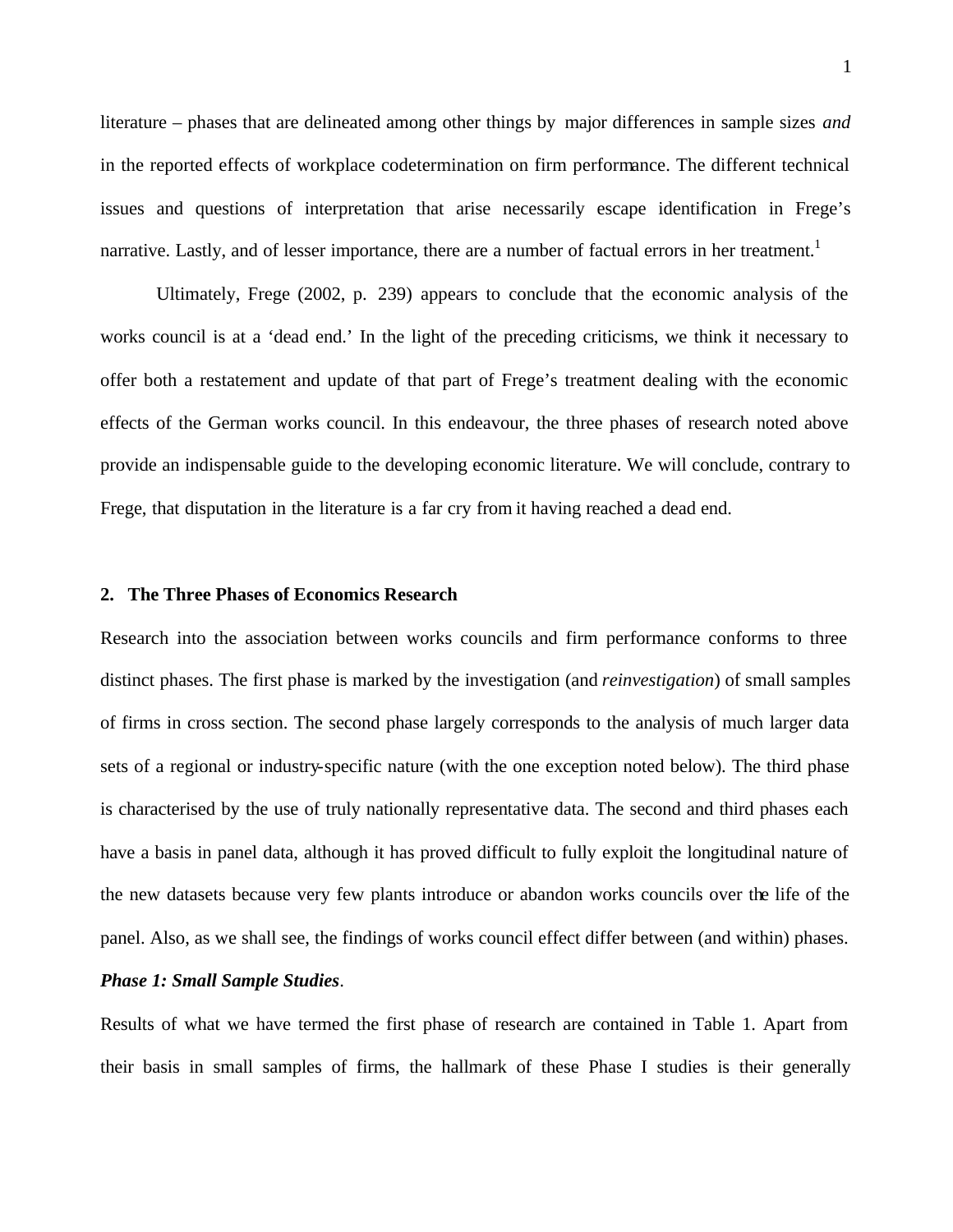pessimistic view of works council operation. This is most obviously the case in the key studies by FitzRoy and Kraft (rows 1 through 3), which are also notable for their technical sophistication (namely, use of systems of equations).

#### (Table 1 near here)

As can be seen from the table, FitzRoy and Kraft exploit a common data set to investigate three outcome indicators: profitability (row 1), total factor productivity (row 2), and innovation (row 3). The unifying theme of all three studies is a *managerial pressure/managerial competence* model. Hard-driving managers are said to elicit greater effort from their workers and are rewarded with higher salaries and profits. This pressure exerted by management causes workers to join unions, and unionised workers get higher wages even if this is only partial compensation for their greater effort. Workers are also more likely to form a works council for defensive reasons. Yet efficient managers, so the argument runs, can institute adequate systems of communication and decision-making without the *impedimenta* of autonomous works councils (i.e. works councils are viewed as a constraint, not a potential source of efficiency gain). Managerial competence is thus expressed in a reduced probability of works council presence, partly because efficient managers pay higher wages.

In testing this managerial pressure/managerial competence model, it follows that FitzRoy and Kraft have to endogenise worker representation. In their profitability study, (workplace) union density is endogenised, while in their productivity study it is works council presence that is simultaneously estimated with total factor productivity (see rows 1 and 2, respectively). In recognition that union density may be more than an intervening variable, however, FitzRoy and Kraft subsequently argue that any adverse effect of the works council may be reinforced by workplace union density; that is, a works council is supposed to carry more weight in negotiations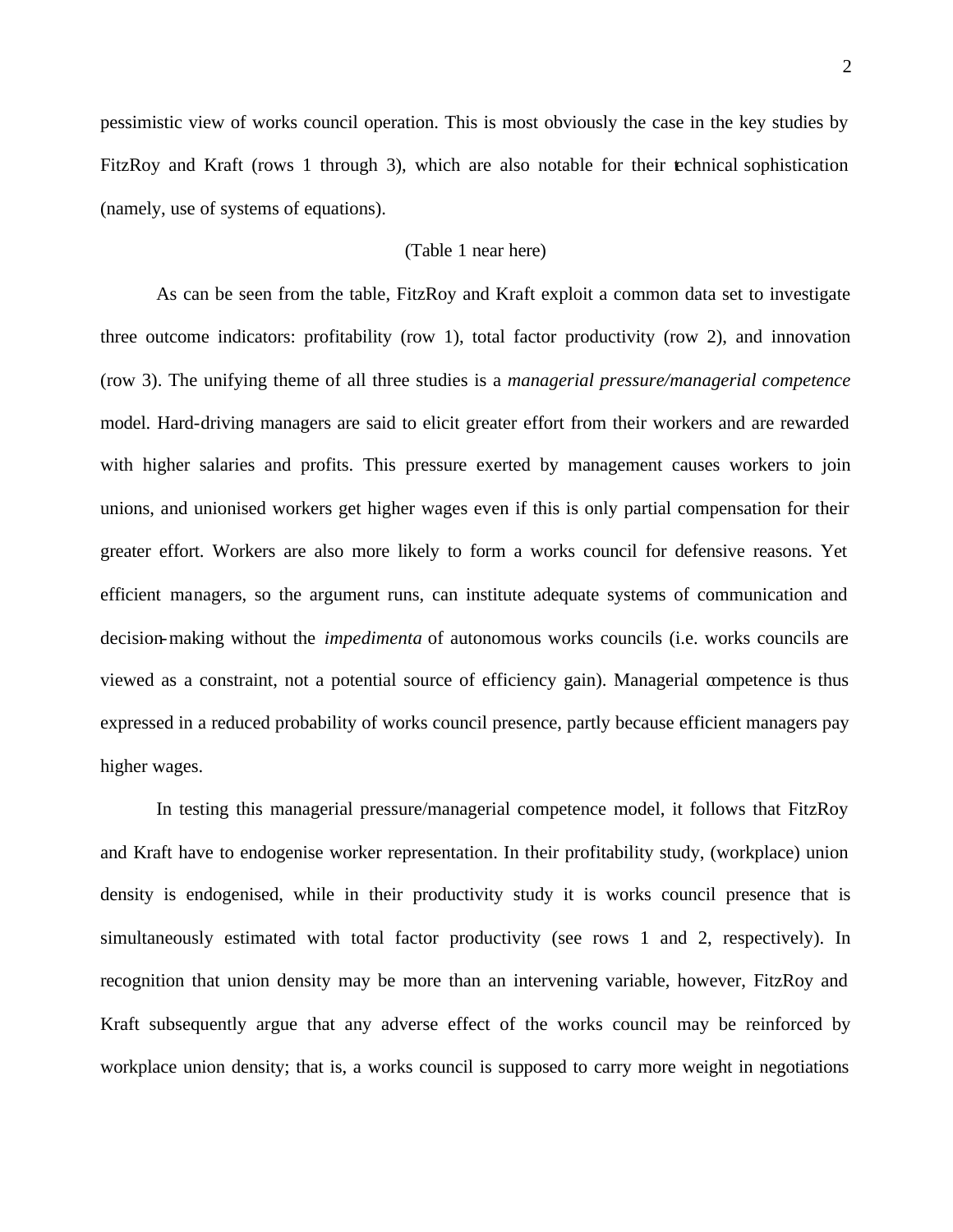where density is high and be more likely to take a hard line in conflict situations. In addition, FitzRoy and Kraft posit that a more highly organised workforce is more likely to elect a council. Accordingly, in their study of innovation, they now combine works council presence with union density to form an 'organised labour' variable (row 3). (Other attempts to examine the relation between unions and works councils will be noted below.)

 What do FitzRoy and Kraft find from estimating systems of equations in this manner? In their study of financial performance, works councils are associated with sharply reduced profitability (row 1). In this case, however, recall that works council presence is taken to be exogenous, and only the nonrandom distribution of union density is modeled. In their productivity analysis (row 2), works council presence leads to lower total factor productivity. That is to say, purged of any (positive) feedback effect from productivity to works council presence, works councils are associated with lower productivity.

In both these studies the effect of unions is positive but the effect is indirect. However, as we have seen, in their row 3 study the role of the union is direct and now operates in tandem with works council presence to impede efficiency. FitzRoy and Kraft's simultaneous equation estimates of innovation (as proxied by the proportion of sales consisting of new products introduced over a five-year interval) and the composite work council measure point to a strongly negative effect running from workplace organization to innovation, with no reverse causality operating.

Most of the other studies of Phase 1 provide single-equation estimates. The major exception is the controversial study by Kraft (1986) in row 7 (see below). Together they fail to tell as consistent a story of works council impact as do the analyses of FitzRoy and Kraft. But of all the studies only Schnabel and Wagner (1994) report a favourable impact of the works council (row 4). In an analysis of innovative activity, this time measured by R&D intensity, these authors find a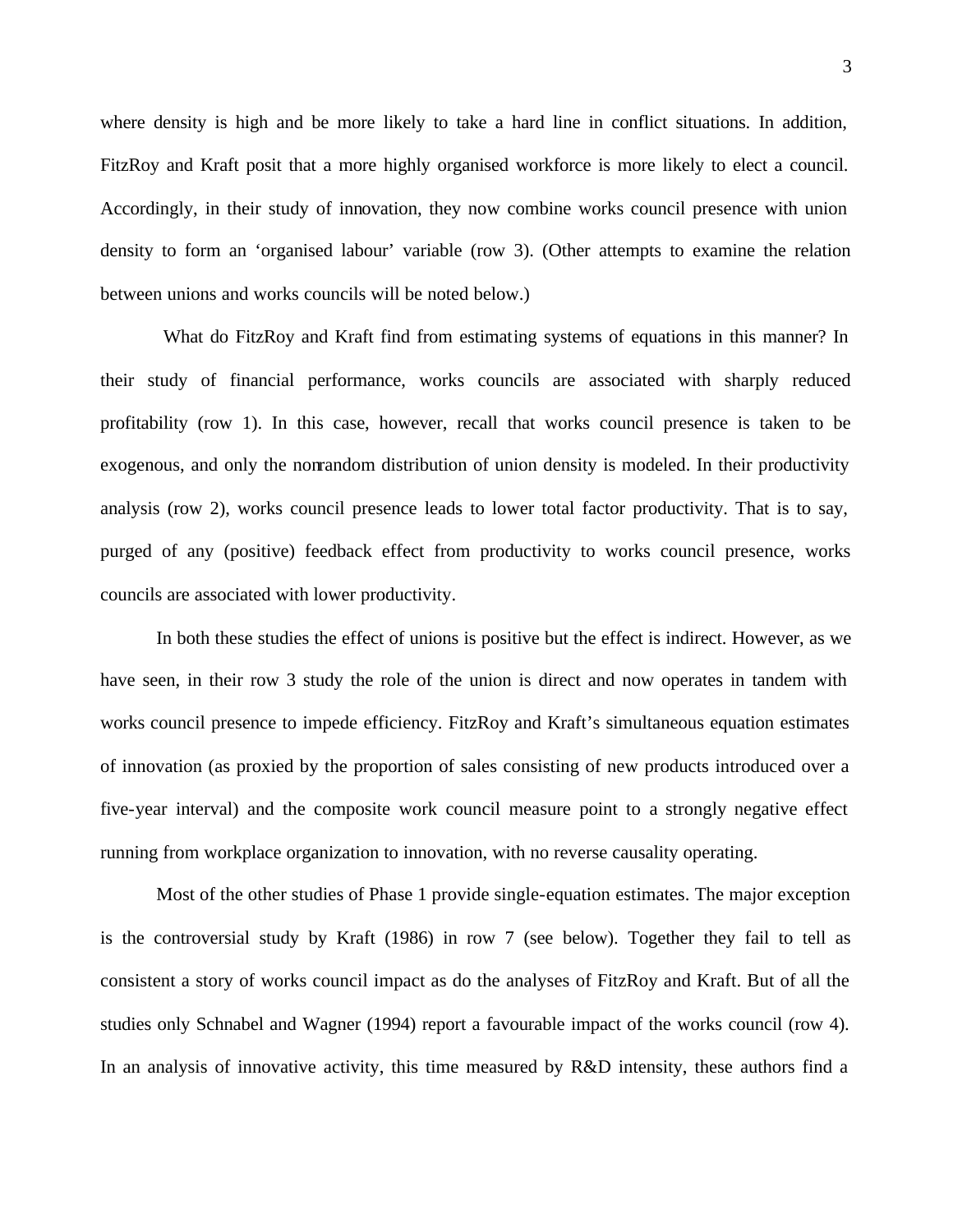marginally significant positive relation between works council presence and innovation among their sample of 31 establishments in a 1990 cross section. Interestingly in the light of our foregoing discussion, any such favourable impact is sensitive to workplace union density. The tipping point here is 51 per cent unionization. Once this threshold is breached, the favourable effect of the works council vanishes and the net effect of workplace representation turns increasingly negative.

Only one of the Phase I studies looks at investment in physical capital. In an analysis of investment – as measured by the ratio of gross capital formation to the capital stock – for a sample of a little over 50 manufacturing establishments in two German Länder in 1990/91, Addison, Kraft, and Wagner (1993) report that plants with works councils undertake significantly less investment than their codetermination-free counterparts (row 5). But if works council presence yields less favorable investment, this negative result does not apparently carry over to value added or to pretax profits in other of the authors' performance regressions.

Works council effects on a subjective measure(s) of profitability, as well as a measure of product innovation, are also found to be generally statistically insignificant in a study of industrial firms in Lower Saxony by Addison and Wagner (1997), based on a telephone interview of an initial sample of 175 establishments in 1993 (row 6 of the table). This study is notable for its attempt to gauge the degree of influence of the works council (see also below). The authors derive an index of works council 'voice' according to their reported involvement in four areas of decision making. A marginally significant negative association is found between the extent of works council voice and the achievement of high profitability, again as assessed by the manager respondent. By contrast, the coefficient estimates for a conventional works council measure are statistically significant throughout, whether presence is endogenised or not.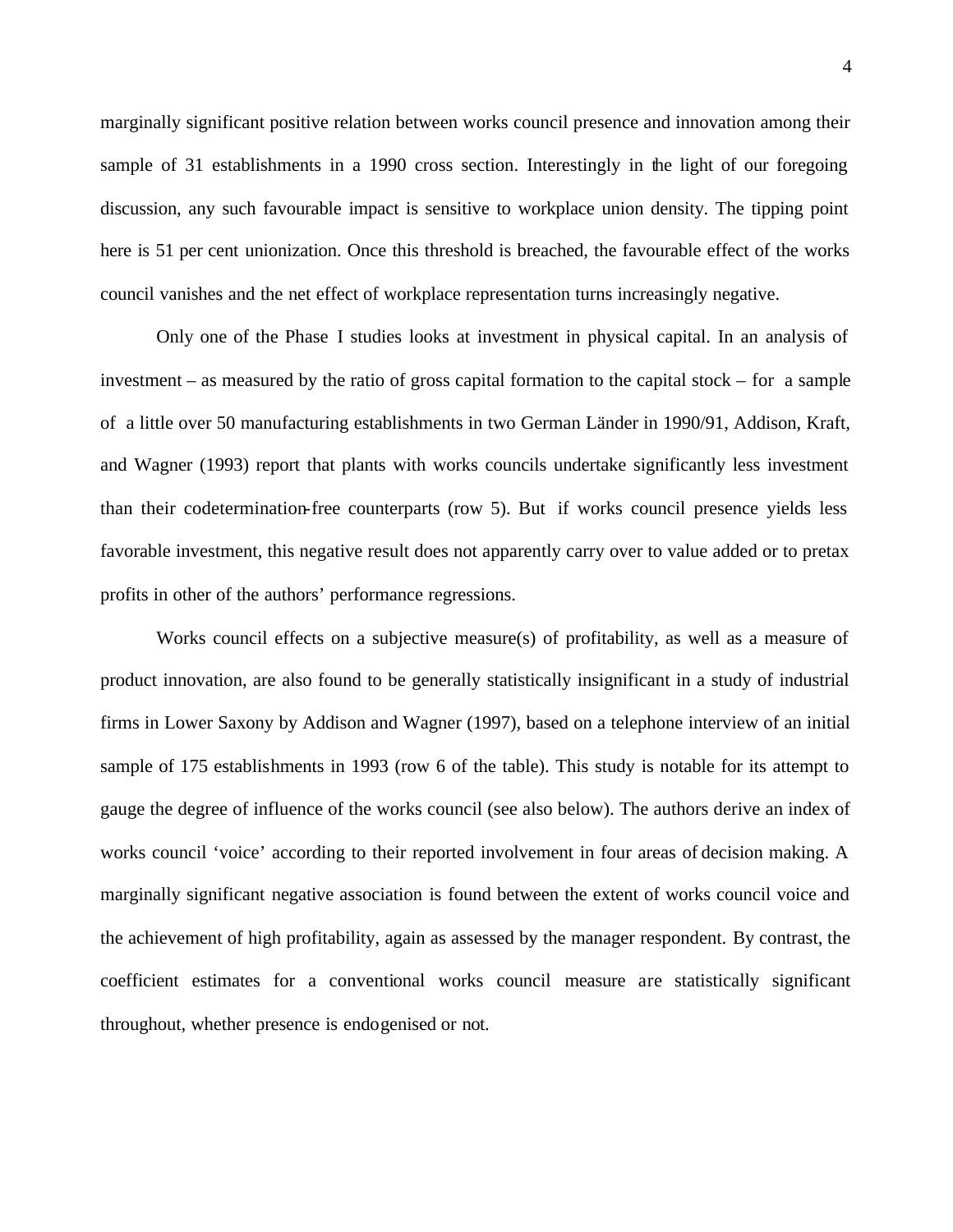The last study in row 7 of Table 1 is noteworthy for its attempt to inquire into the black box of mechanisms through which works councils are supposed to achieve the benefits attributed to them. Pooling two years of data on metalworking firms (i.e. the same sample as subsequently used by FitzRoy and Kraft in the studies summarized in rows 1 and 2 of Table 1), Kraft (1986) regresses a dummy variable capturing low/high turnover among unskilled workers – manager respondents to the study questionnaire were asked whether unskilled worker quits were 'high' or 'low' – on an index of *individual* voice, works council presence (i.e. *collective* voice), a measure of training opportunities, firm size, and variables capturing production techniques and organisation structure. The novel individual voice argument is constructed on the basis of replies to questions as to the decision possibilities open to blue-collar workers in the areas of investment and rationalization, coordination of work groups, and the determination of job design. Kraft finds that turnover is materially reduced, the greater the opportunities for the exercise of individual voice. Interestingly, the coefficient estimate for collective voice/works council presence is positive (but imprecisely estimated), while all the other covariates are shown to have their expected effect on turnover.

 One obvious cause for concern with the Phase I studies is the issue of sample size. The use of small samples should reduce the precision of the works council coefficient estimate and thus predispose any test against finding a works council effect. At the same time, problems of omitted variables bias are elevated by the limited number of controls, making it more difficult to attribute causality to even 'well-determined' associations in the data. In any event, we see that the findings offer little overt support to the work council institution irrespective of the outcome indicator – labour or total factor productivity, investment in physical or intangible capital, profitability, or even labour turnover – and some seemingly strong negative results for particular outcomes.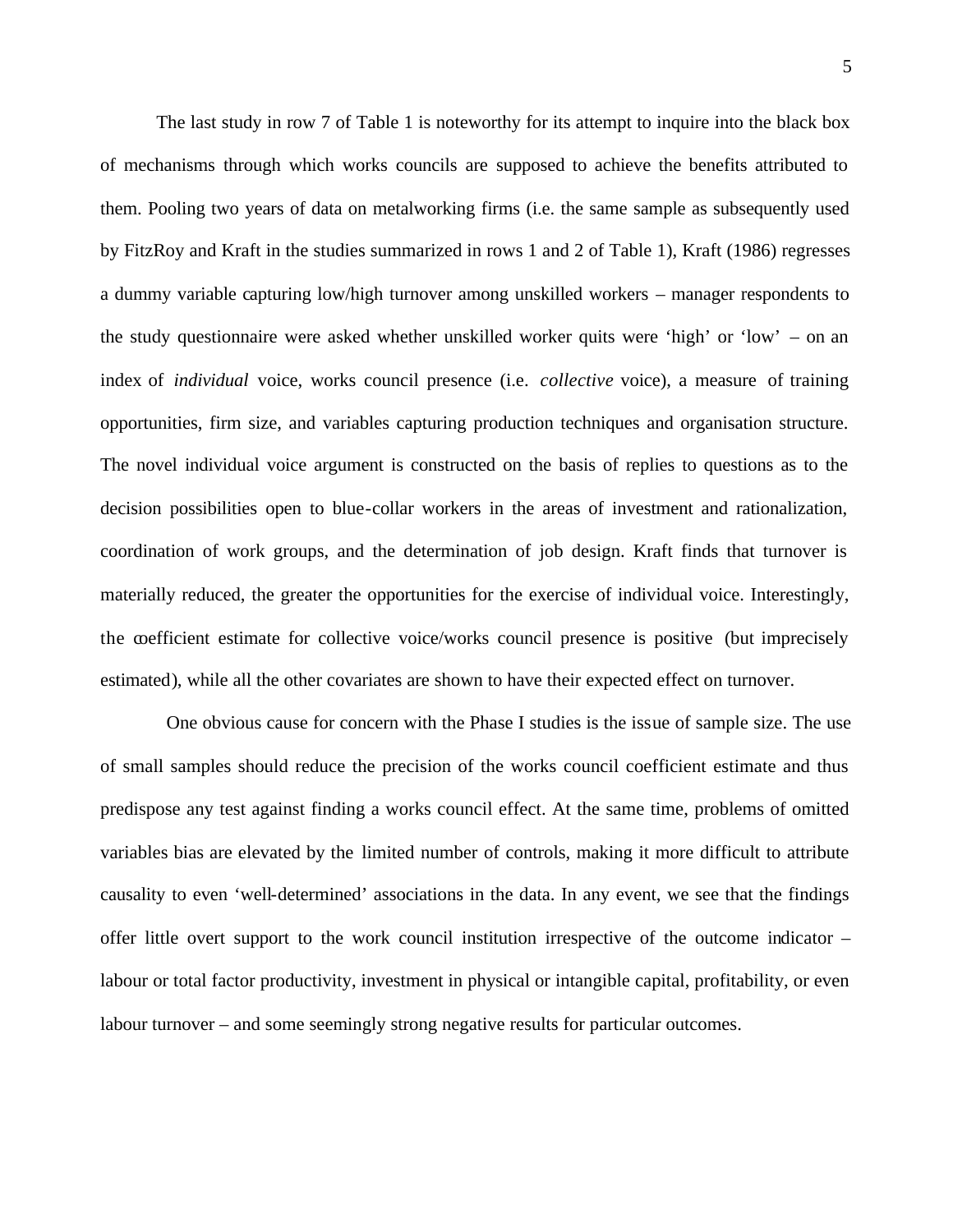Two further issues have to do with how one measures the works council, although neither is confined to this phase of the research literature. As we have seen, the above studies identify the works council effect via the coefficient estimate for a dummy variable indicating presence of the entity or, less commonly, for predicted works council presence. An immediate problem is that most establishments over a certain size have works councils, while most plants under a certain size do not. In 2000, for example, just 9.1 per cent of German establishments employing between 5 and 20 employees had works councils whereas in plants with between 201 and 500 (over 500) employees the corresponding incidence was 80.6 (91.7) per cent. In other words, over certain ranges of employment one cannot hope to identify a works council effect using a measure based on presence of the entity. In the absence of other information on, say, works council *type*, one presumably has to work with samples of plants in which works council presence is more 'balanced'. (In this sense, there is no obvious indication of 'imbalance' in the Phase I studies.) And on the question of works council type, whatever the general disadvantage of small samples of firms from the perspective of statistical inference, it has to be recognized that the data sets used in Phase I have sometimes been rich enough to allow the researcher to gauge the degree of involvement of the institution in decision-making (the row 6 study) or to examine the relationship between the works council and workplace union density (rows 3 and 4). As we shall see, the parsimony of larger data sets in this regard has required alternative solutions to works council 'definition', such as prior structuring by sample size (i.e. examining size ranges within which the power of the works council is a datum), as well as reformulation of the 'collective bargaining' variable.

Finally, not all performance outcomes have received equal treatment in Phase I. In particular, there is a seeming neglect of the employment indicator. That being said, employment change (say) is a more ambiguous performance measure than outcomes such as productivity or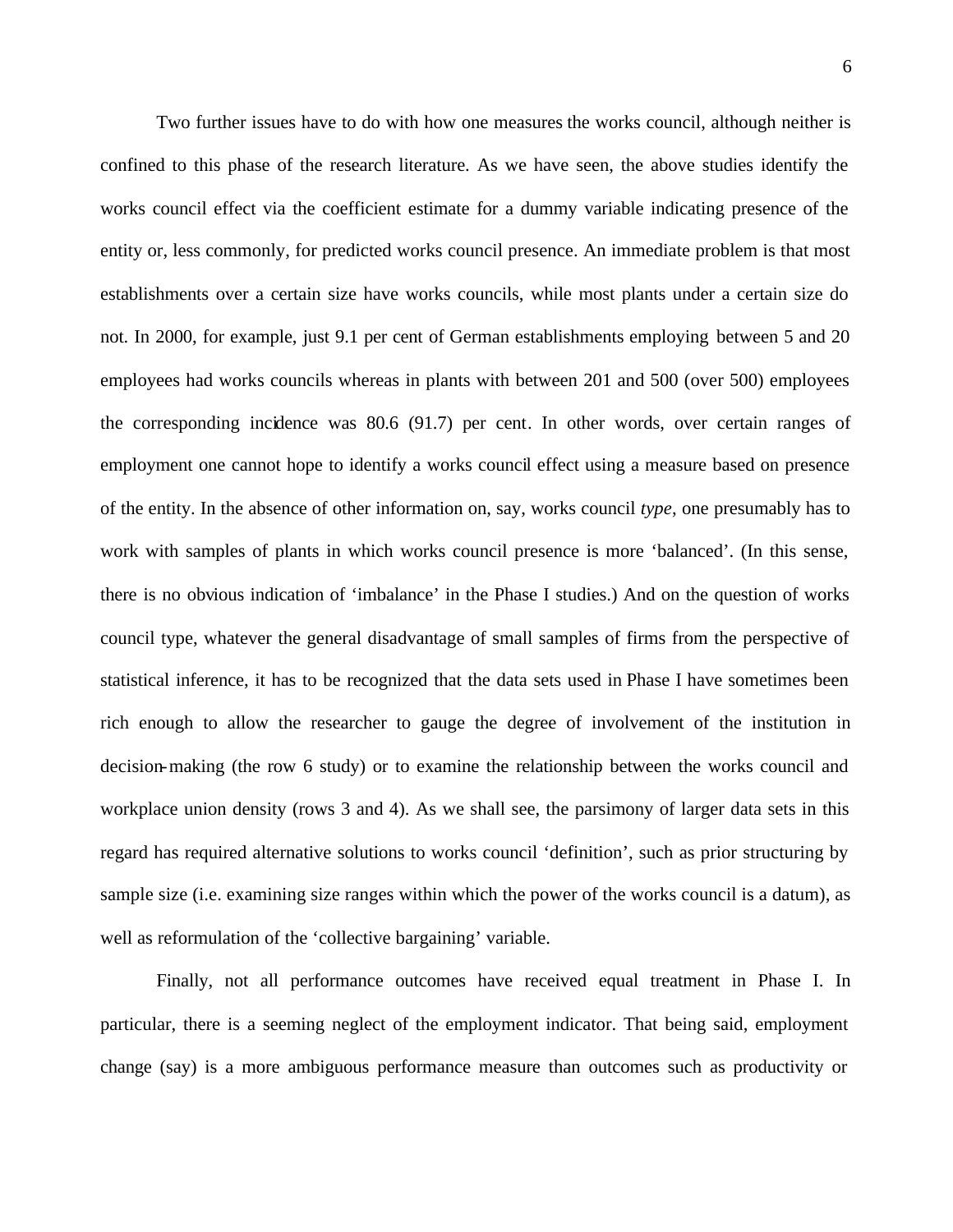investment. For example, the attempt to recast the workplace into a form more adaptable to technical change or the abandonment of restrictive work practices may be manifested in slowed employment growth. As we have seen, only one of the Phase I studies examines employment (row 7) and is unconventional in focusing on a *subjective* measure of quits rather than an objective, continuous measure of turnover. However, the use of a subjective indicator can be informative. Thus, objective data may not be available for individual skill categories. More important, absent formalization of what constitutes an optimal quit rate, a manager's identification of excessive quits – or lack thereof – might usefully supplement objective data; for instance, indications of higher quit rates in plants without works councils may have no implications for efficiency when subjective data fail to identify turnover as problematic or 'high'.

Despite some real data strengths – including information on establishment variables – the bottom line is that the findings of the early research literature may not be representative by reason of sample size. Further, the circumstances of time and place may well cast a long shadow.

#### *Phase II: The Emergence of Some New Large-Scale Data Sets*

Studies of the next phase are able to exploit large-scale data sets, principally the Hannover Firm Panel and the NIFA-Panel. (For descriptions of each, see Brand, Carstensen, Gerlach, and Klodt, 1996, and Gerlach, Hübler, and Meyer, 2003; Schmidt and Widmaier, 1992, and Widmaier, 2001). The population of the former (four-wave) data set is all manufacturing establishments with at least five employees in the state of Lower Saxony. The actual sample of plants is stratified according to firm size and industry and yields around 1,000 establishments in 1994 (declining to a little over 700 establishments by the time of the fourth wave in 1997 by reason of sample attrition). The latter is a survey of all establishments in the machine-tool industry covering the period 1989-1999. The panel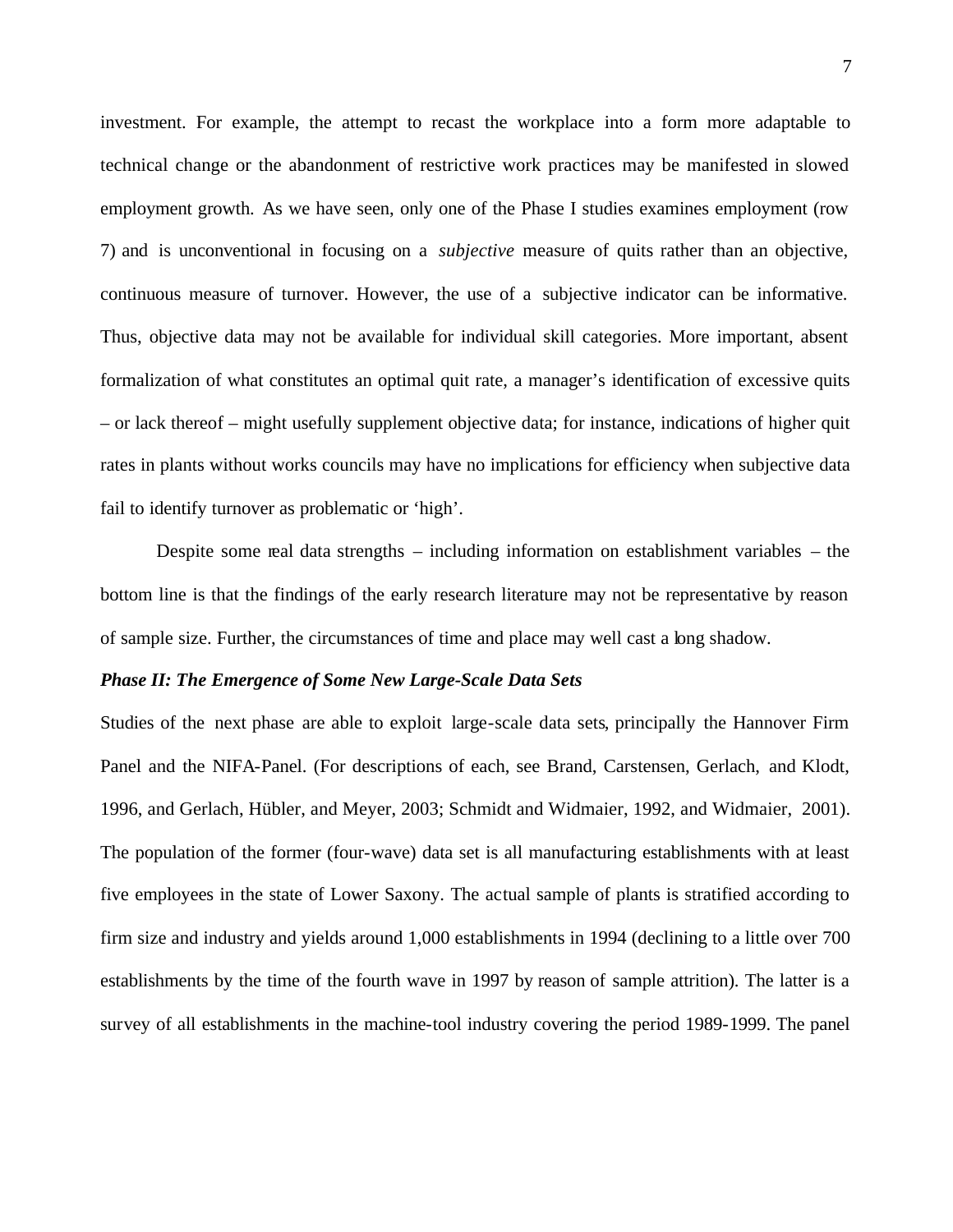has eight waves, the data for which were collected via a mail questionnaire. The sample base is approximately 6,000 companies, and the realised sample approximates 1,500 per wave.

There is also a third data set in the form of a nationally representative but older and employment-based survey of 2,392 private-sector firms, conducted in 1987 (see Büchtemann and Höland, 1989) Reflecting its narrower focus on employment issues, this data set has been used to investigate labour fluctuation alone (see below).

A summary of results from selected Phase II studies is provided in Table 2. The broad conclusion would be that works councils now appear in more favourable light than hitherto. The jury is still out on whether this outcome is a reflection of the unrepresentativeness of the Phase I studies, or instead indicative of an improvement in, or maturation of, the relationship between firms and their works councils flagged in the German industrial relations literature (in particular, see Kotthoff, 1994).

Four distinguishing characteristics of the Phase II studies can usefully be identified. First, there is a tendency to look for differences in works council impact by establishment size. There are several reasons for this. One is that works council authority (number of councilors, number of paid councilors, entitlements to information, and input in matters of personnel selection, etc.) is increasing in establishment size. Thus, it is prudent to structure tests by employment size categories within which the powers of the council do *not* vary. Another is the point made earlier that very large plants almost always have works councils and small plants seldom do. A further reason is that there are practical grounds for believing that the costs of the codetermination apparatus may be greater and the benefits smaller for specific categories of plant. Using data from the first wave of the Hannover Firm Panel, Addison, Schnabel and Wagner (2001), caution that where beneficial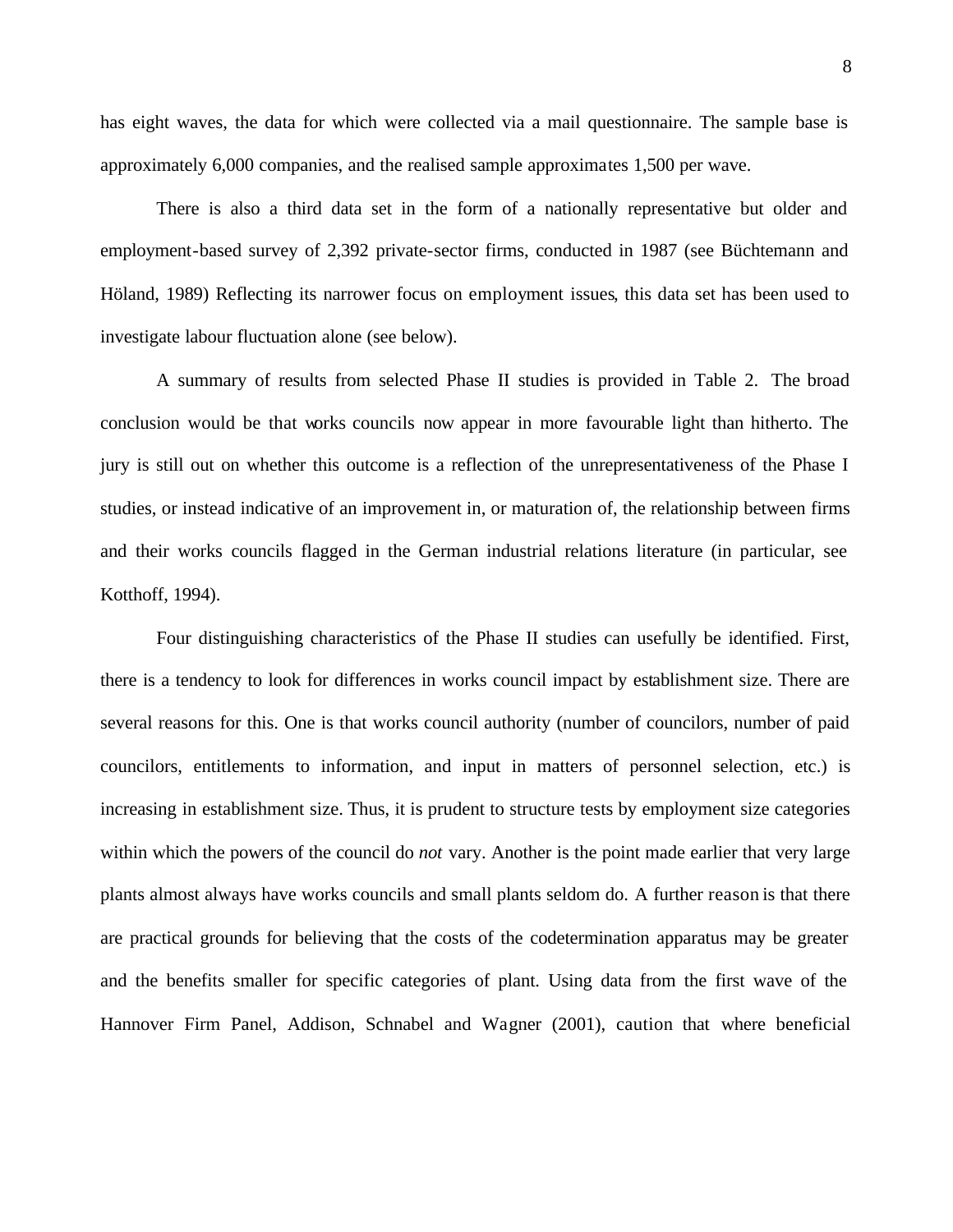outcomes are observed these tend to be confined to establishments with more than 100 employees (row 2 of Table 2).

#### (Table 2 near here)

Second, more attention is paid in the Phase II literature to labour turnover. Here the findings are seemingly at odds with findings from the single Phase I turnover study reviewed earlier. In her review, Frege (2002, pp. 237-38) chooses to emphasise the turnover issue, focusing on a study by Backes-Gellner, Frick, and Sadowski (1997) that uses data from the Büchtemann and Höland (1989) data set. Backes-Gellner et al. argue that skills formation and acquisition are a precondition for the success of the German model and that the works council promotes reliance investments (termed effective skill utilisation) by fostering cooperation between the two sides and safeguarding employment security. The ir evidence is indirect, however, reflecting the lack of data on training in this data base. That is to say, rather than examining training investments directly, these authors mainly look to evidence on quit rates and dismissals, both of which are found to be materially reduced in the presence of works councils. Since this evidence was first reported by Frick and Sadowski (1995), the details given in row 1 of Table 2 pertain to this study.

Although data from the much richer Hannover Firm Panel do not always point to reduced quits in works council regimes – while also indicating that management in works council plants is more prone to complain that employment levels are excessive – they do nonetheless tell much the same employment story. Thus, for example, Addison, Schnabel, and Wagner (2001) find that hires, quits, and dismissals are all reduced in works council settings (row 2). The same tendency is evident in Dilger's (2002) analysis of personnel fluctuation using the NIFA Panel (row 6).

Since lower quits imply greater training, Frege is quite correct to rehearse the training argument. Indeed, in a recent Hannover study *not* summarised in Table 2, Gerlach and Jihrjahn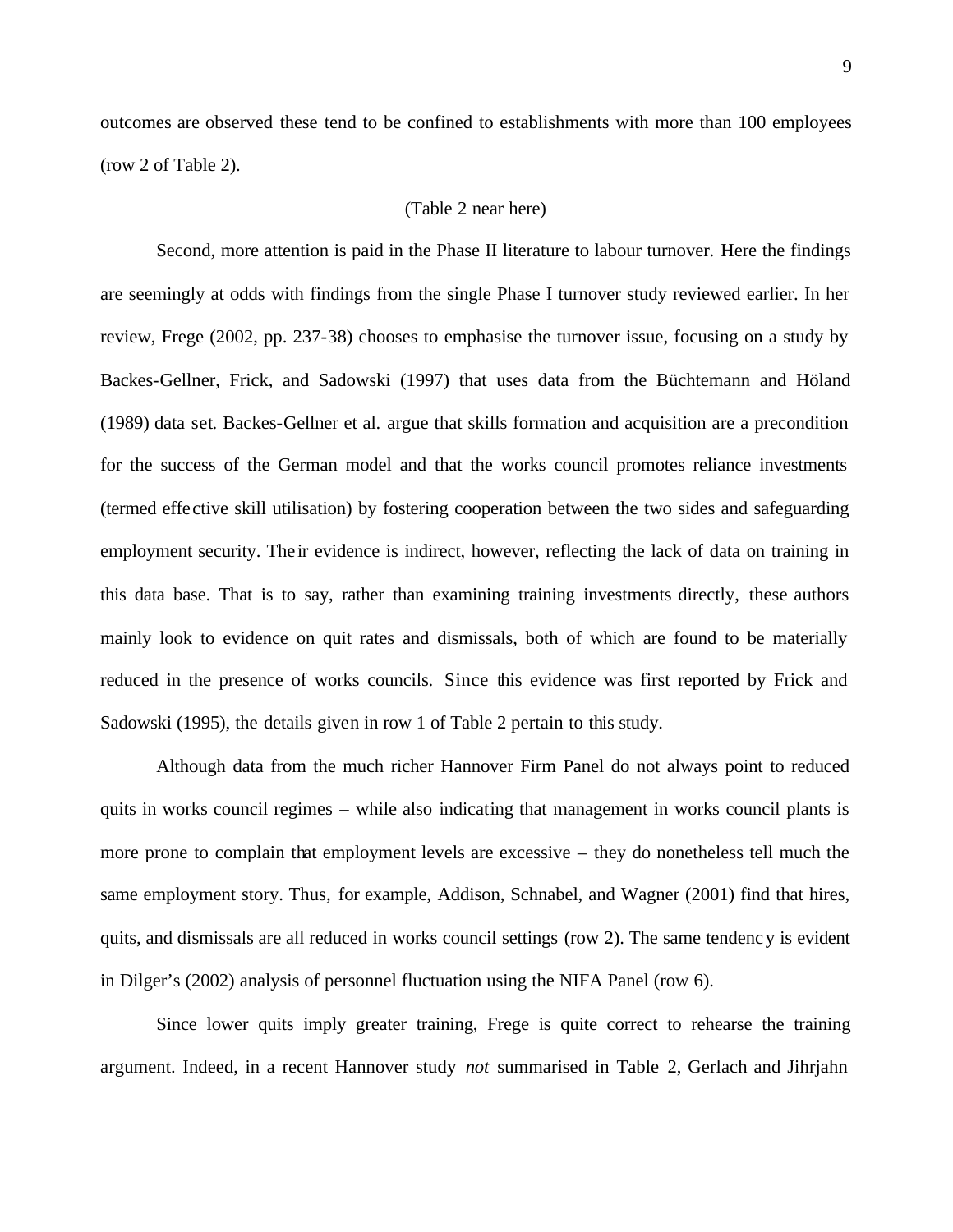(2001) report that works council firms provide more (further) training than their codeterminationfree counterparts. But further progress in identifying the work council role in this area optimally requires matched employee and employer data.<sup>2</sup> Such information would assist in identifying the effect of works councils on quits over and above the contribution of wages. And, to recall our earlier inference that the reduction in quits/increase in training investments under works councils might be excessive, it would also be useful to incorporate either argument in a production function test. Pending such analyses, this most direct of collective voice arguments is still strangely opaque.

Third, a rather interesting development in the Phase II literature is the emergence of a collective bargaining argument proper. The large-scale data sets either fail to contain information on union density or that information is unreliable. The new studies instead use the presence or otherwise of a collective bargaining agreement (at regional or industry level), which is analogous to the equally standard measure of 'union coverage' by virtue of the dual system of industrial relations in Germany. In its fullest application, the new variable is interacted with works council presence, so that works council impact (inter al.) is examined separately by collective bargaining regime. In particular, the study by Hübler and Jirjahn (2001) in row 3 of the table offers a formal test of Freeman and Lazear's (1995) argument that where a works council is embedded in an *external* collective bargaining framework – specifically, where the establishment is covered by collective agreement – this will serve to dissipate distributional squabbles at the workplace, thereby enhancing any pro-productive effect of the works council. Hübler and Jirjahn test the model using pooled data from two waves of the Hannover Firm Panel. They run separate regressions for labour productivity, wages, and firm quasi-rents (or profitability) in which both works council presence and collective bargaining coverage are endogenous variables estimated by a double-selection methodology. The productivity results offer support for the model: labor productivity is higher in works council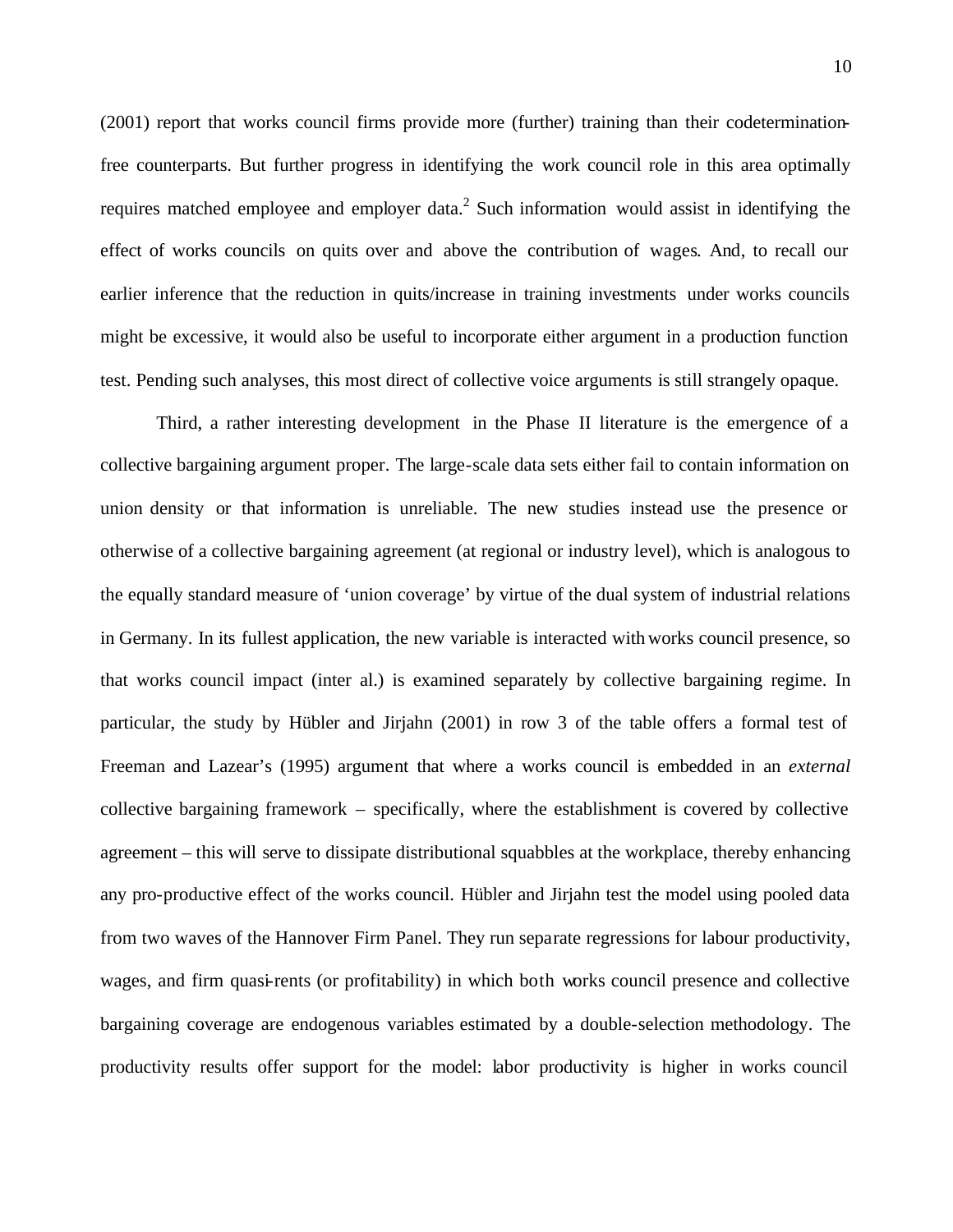regimes but only where the establishment is covered by a collective agreement. The wage results are less compelling. That is to say, the idea that collective agreements can police rent-seeking behavior is undercut by the finding of higher wages in all works council establishments irrespective their collective bargaining coverage.<sup>3</sup>

The notion that strong collective bargaining can be beneficial is also encountered in Britain, where it has been argued that unions need to be strong if they are to be effective agents of collective voice (see Bryson, 2001). In the German case, the argument is particularly interesting because of the intriguing prospect of a decoupling of distribution from production issues, even if only partial. Since this application seems to hinge on bargaining external to the firm, an issue is raised by the growing tendency towards *company-level* collective agreements. The number of German firms bargaining at the company-level has tripled since 1990. We are unaware of any analysis of this development on performance outcomes, but as part of a future research agenda it would certainly be interesting to see – in the manner of the Phase I literature – whether the effects on workplace economic performance are differentiated when both the union and the works council are active at the company level.

The fourth theme of the Phase II literature is the inclusion of other employee involvement mechanisms and/or high performance work practices in the performance equations – variables that may complement works councils or possibly even substitute for them.<sup>4</sup> The distinction is important because it was an alleged shortfall of worker representation that prompted the recent reform of the Works Constitution Act (for the terms and a critique of which, see Addison, Bellmann, Schnabel, and Wagner, 2002). The main Phase II studies covering such workplace and personnel practices are reported in rows 5 and 6 of Table 2. But we should preface our review of this material with some brief remarks on the study in row 4 of the table that focuses on the interaction between works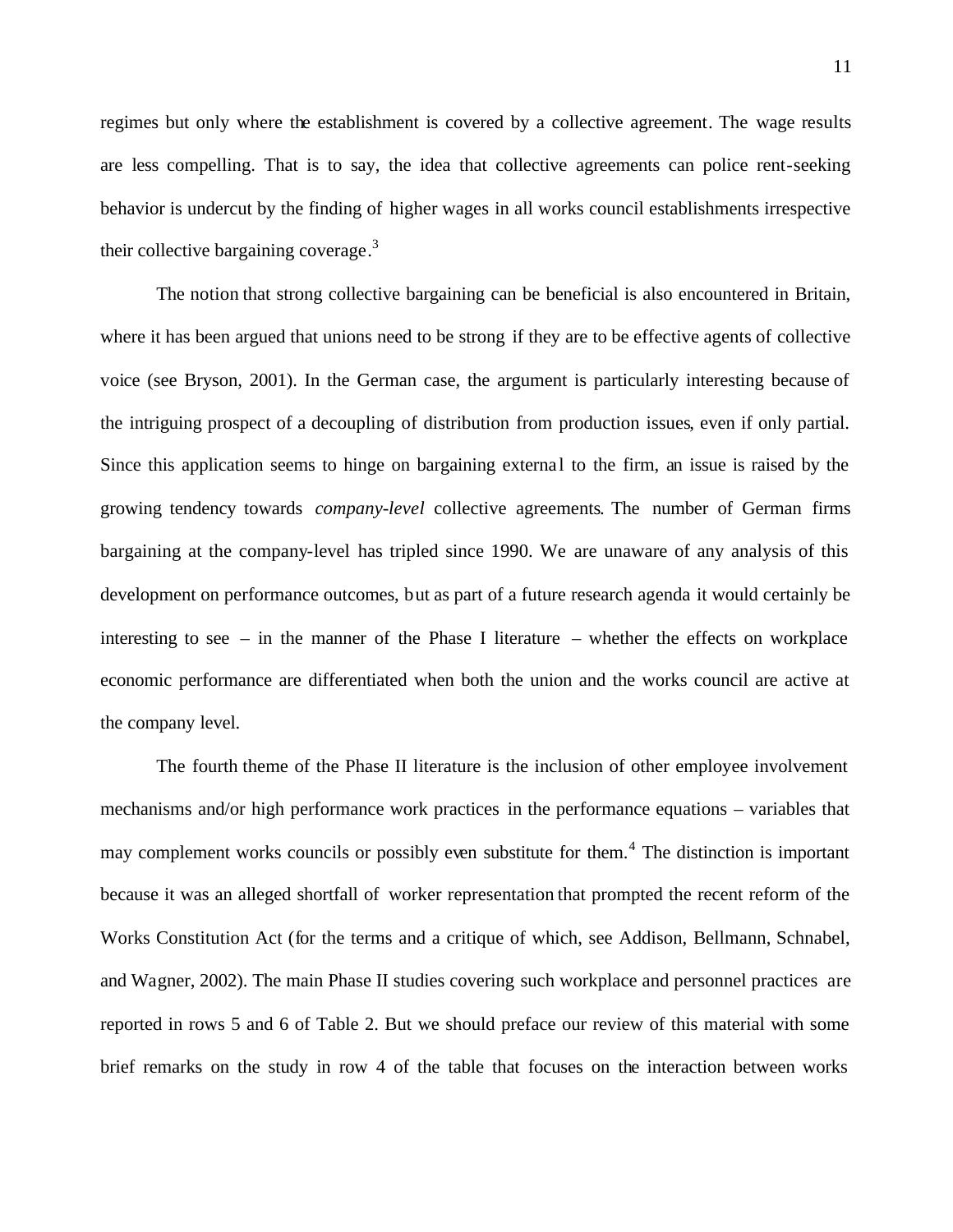councils and profit-sharing schemes for *managers*. In his analysis of data from the Hannover Firm Panel, Jirjahn (2002) finds that works councils are generally associated with higher labour productivity and that this effect is strengthened after allowing for management incentive schemes which are themselves pro-productive. However, as can be seen from the table, the coefficient estimate for the interaction term is negative, which the author interprets as consistent with two hypotheses: *either* profit-sharing management reduces the commitment value of agency in circumstances where the works council cannot foster trust and loyalty absent the cooperation of management, *or* management rent seeking is curbed by profit sharing and the works council is not so important for building cooperation in situations of reduced opportunism on the part of management. Although empirically inconclusive, conceptually this study represents a *development* of the underlying collective voice model in which improvements in firm performance are potential rather than guaranteed (see Addison and Belfield, 2003).

 The last two studies in Table 2 return us to the issue of non-executive employee involvement mechanisms/high performance workplace practices.<sup>5</sup> Each exploits the NIFA-Panel for the machine-tools industry. This data set is of interest for three main reasons. First, it identifies a set of five such practices. Second, it contains management's assessment of the working relationship with the works council, albeit only for the sixth wave in 1996. Specifically, the NIFA survey asks the management respondent to rate the works council entity as (a) 'mostly antagonistic ', (b) 'sometimes difficult', (c) 'unreservedly cooperative', (d) 'passive', and (e) 'excluded by management'. Third, the data set also records additional information on the degree of involvement of the works council. It can be seen from the table that the results of using this additional material are mixed. Thus, from the row 5 study it is the case that firms with works councils tend to use more high performance workplace practices than their works council-free counterparts but that the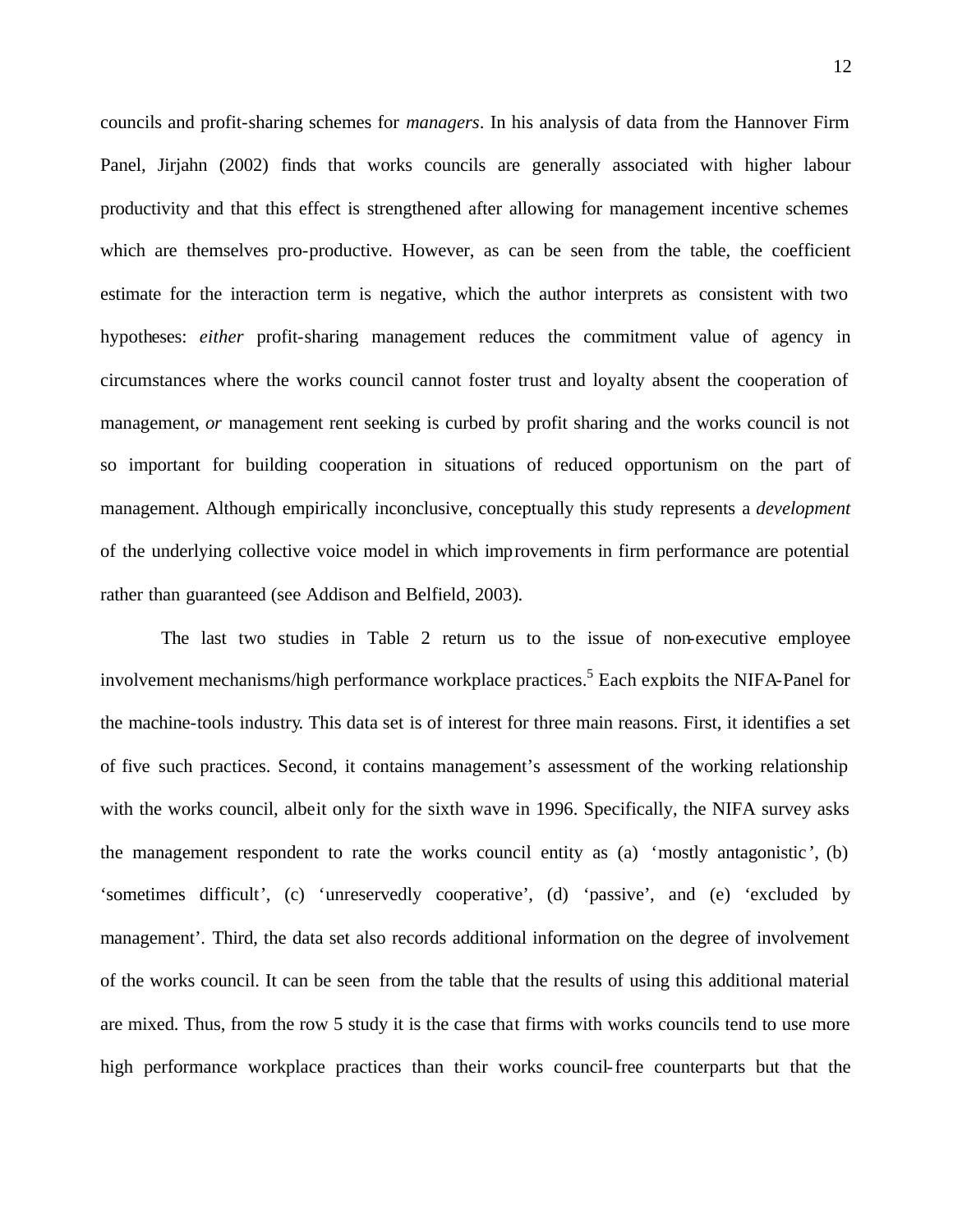number of such practices is highest where the institution is described by management as 'antagonistic'. More positively, from the more extensive study in the last row of the table, it can be seen that although the general tendency is for works council plants to record lower profitability this effect can apparently be negated by greater works council involvement. In addition, some beneficial effect of the works council on product innovation is detected in circumstances where its degree of involvement is above normal.

For all of the above reasons, the literature of Phase II is of no small interest. Even if they contain few if any technical innovations, the studies are noteworthy for their creative use of both existing and new variables such as establishment size, collective bargaining, and employee involvement. The use of these variables in performance equations has revealed the works council in more favourable light than the Phase I studies. As cases in point, consider the findings that works councils may be associated with higher productivity in larger plants; that the dual industrial relations system may allow the pro-productive potential of works councils to be realised; and that works council effects may be positive when taken in conjunction with other forms of employee involvement. To be sure, there remain a number of inconsistencies and ambiguities in the literature. A case in point is provided by profits outcome. Nearly all studies point to poorer financial performance in works council regimes, but what is the source of this deficit if – as is the case – wages and productivity do not emerge as consistent culprits? This ambiguity in turn only fuels the theoretical controversy over the efficiency implications of reduced profitability in the wider union literature.

As is the case for the Phase I studies, almost all the research summarised in Table 2 is cross sectional. A problem of statistical inference arises if the determinants of the key independent variable – works council presence (or type, or intensity) – are not accounted for. Works councils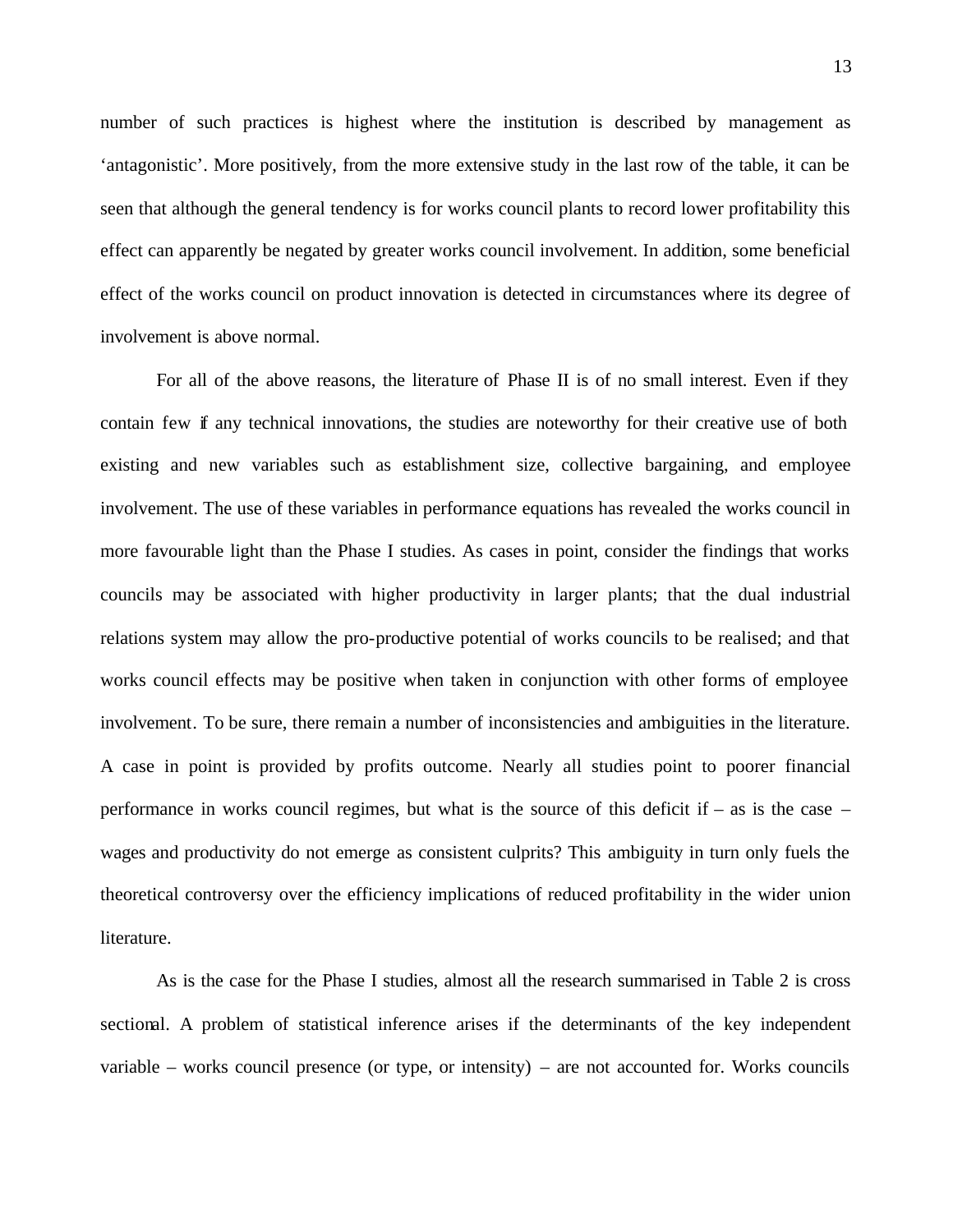may be introduced in circumstances of economic difficulty or advantage. Also, their introduction may reflect unobserved differences in the costs and benefits of the institution at plant level which may in turn be linked to the outcomes in which we are interested. As in the earlier literature, there have been some attempts to endogenise works council presence, although identification is always clouded. Further, if some permanent unobserved plant characteristic is associated with works council presence (inter al.) and the outcome indicator, accounting for the nonrandom distribution of the works council in cross section will not suffice. In short, biases of varying severity may attach to these Phase II estimates, and causality may remain an issue.<sup>6</sup> A final question is whether the above findings are representative given the ir regional and industrial composition of the two main data sets. This is the issue of external validity. Fortunately, in each of the above respects this is not the end of the story.

#### *Phase III***:** *The IAB Establishment Panel*

The latest data set to be used by researchers is the Establishment Panel of the Institute for Labour Market Research (Institut für Arbeitsmarkt- und Berufsforschung/IAB) of the Federal Labour Office (Bundesanstalt für Arbeit). Each year since 1993 (1996), the IAB Establishment Panel has surveyed seve ral thousand establishments from all sectors of the economy in western (eastern) Germany. The Establishment Panel is based on a stratified random sample – the strata are for 16 industries and 10 employment size classes – from the population of all establishments with at least one employee covered by social insurance. To correct for panel mortality, exits and newly-founded units, the data are augmented regularly, producing an unbalanced panel. Familiarly, the data are collected in personal interviews with the owners or senior management of the establishment. The purpose of the panel is to serve the needs of the Federal Labour Office, and so its focus is on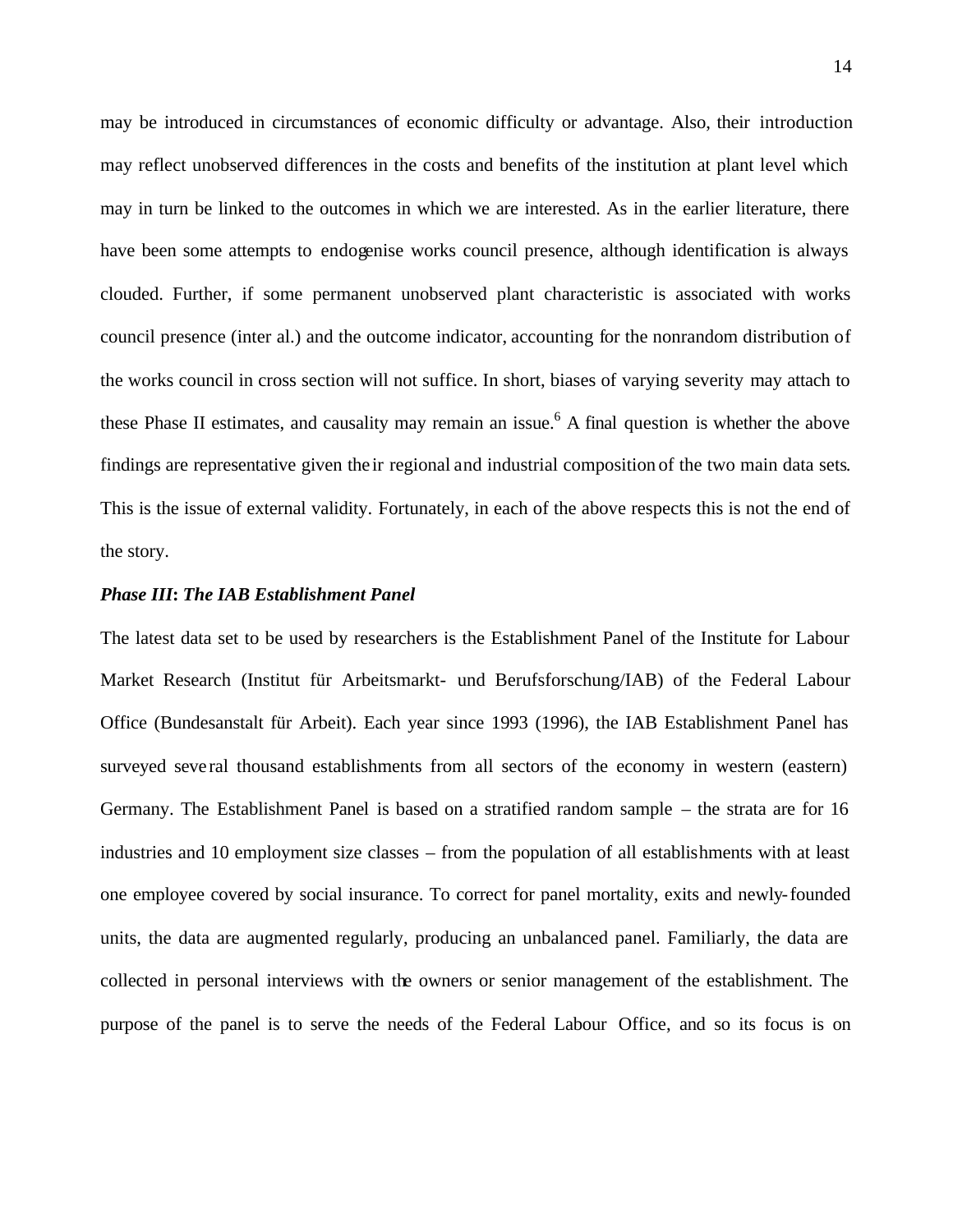employment-related matters such as labour turnover, level and composition of employment, apprenticeship training, investments, and subsidies (see Kölling, 2000).

Although information on most variables is collected for each wave of the panel, this is not exactly true for the works council variable. The works council question was asked of all establishments in 1993, 1996, 1998, and 2000, and in the 'missing' years only of panel accessions. Other questions have been asked on a less regular basis. Examples include questions on employee share ownership and profit sharing, teamworking, devolved decision-making, as well as additional information on training and the goals of training programmes (all of which arguments have variously been used to identify employee involvement /high performance work practices).

#### (Table 3 near here)

Table 3 provides a snapshot of some of the very latest research using the IAB Establishment Panel. The information in the first two rows of the table provides a rather rosy picture of works council operation. This is particularly true of the studies by Frick (2001b, 2002), summarised in row 1 of the table. At the time, Frick provided only the second works-council-in-the production-function test for Germany – the first being the Phase I analysis of Addison, Kraft and Wagner (1993) (see row 5 in Table 1). Frick uses the question in the Establishment Panel asking for information on 'replacement investment' (i.e. depreciation) as a rough proxy for the capital stock. He estimates production functions for two cross sections of data (1998 and 2000), and reports that labour productivity is as much as 25 to 30 per cent higher in works council regimes.

The production-function study by Wolf and Zwick (2002) in row 2 also presents an upbeat picture of works council impact. Thus, for the 1999 cross section, the authors obtain positive and statistically significant coefficient estimates for the works council dummy variable, albeit somewhat less flamboyant ones than are obtained by Frick. Wolf and Zwick are more concerned with the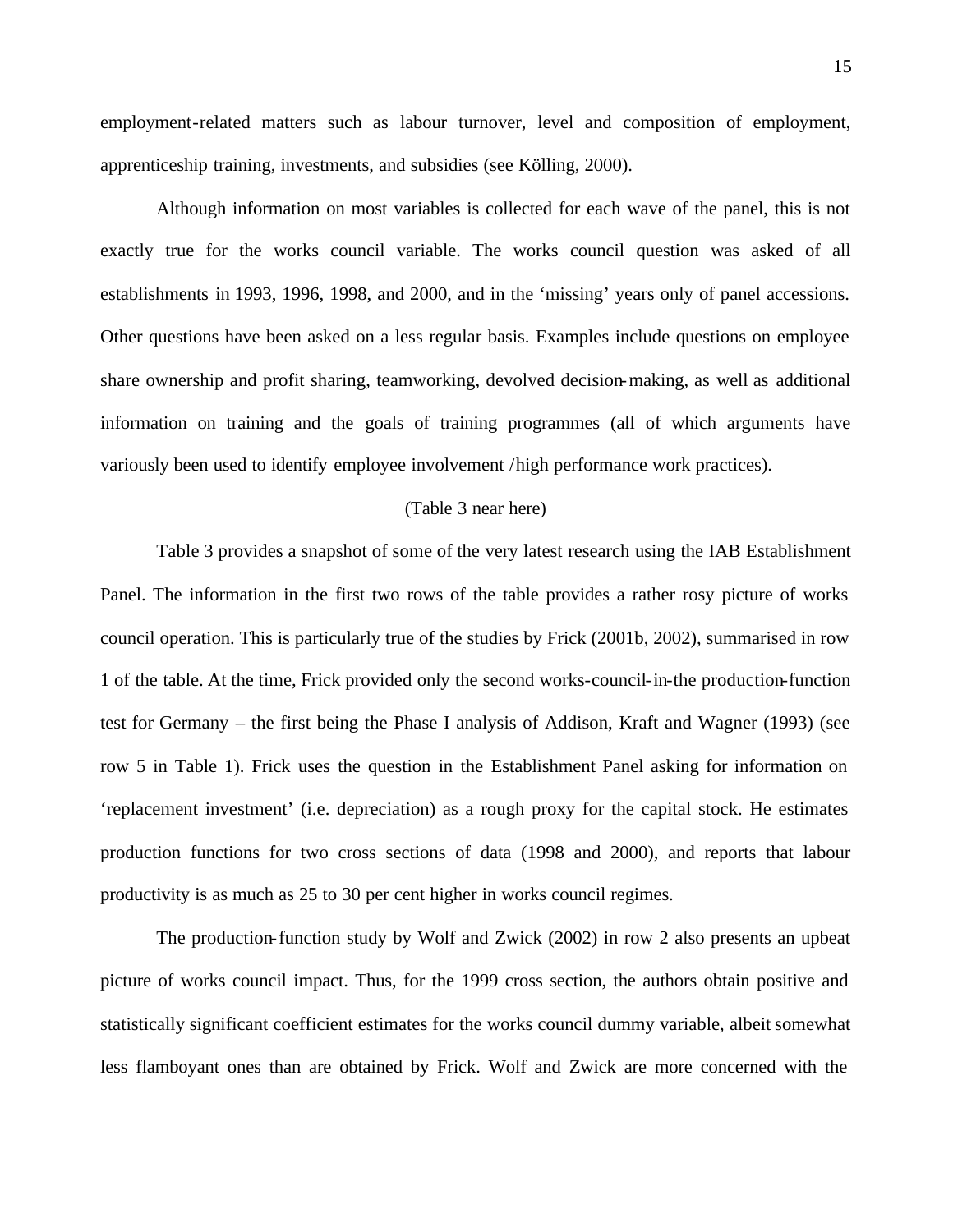effects of (two sets of) high performance workplace practices (rather than codetermination) on output and with the methodological problems that arise from the endogeneity of the decision to introduce these measures and from unobserved establishment characteristics. (The two sets of workplace practices are *organisational changes*, comprising the delegation of responsibility and decisions to lower levels of the hierarchy, teamwork, and workgroups with an independent budget, and *incentives* to include employee share ownership and profit sharing.) In recognition of these potential biases, the authors provide panel estimates of a Cobb-Douglas production function for 1996-99 to calculate an unobserved time invariant fixed effect for each establishment in their sample – the equation including just the time-variant input factors as regressors. In a second stage, these fixed effects are regressed on the HPWP and other time-invariant determinants including the presence or otherwise of a works council, with and without controlling for the endogeneity of the HPWP measures. The coefficient estimate of the works council variable is again positive and statistically significant, although we should note that the procedure amounts to a cross-section test of the works council effect.<sup>7</sup> Interestingly, the effects on productivity of the two sets of high performance workplace poractices identified in the study are reversed once unobserved plant heterogeneity and selection are accounted for. Specifically, those practices fostering employee involvement (such as teamworking) now have a significantly positive impact on productivity whereas the incentive bundles (such as profit sharing) become statistically insignificant.

In contrast to these studies, the two remaining Phase III treatments summarised in Table 3 each suggest that establishments with and without a works council do not exhibit statistically significant differences in efficiency. In the row 3 study, Schank, Schnabel, and Wagner (2002) estimate a fixed effects frontier production function separately for each of the two workplace regimes and then compare technical efficiencies of median plants in the two regimes. Only plants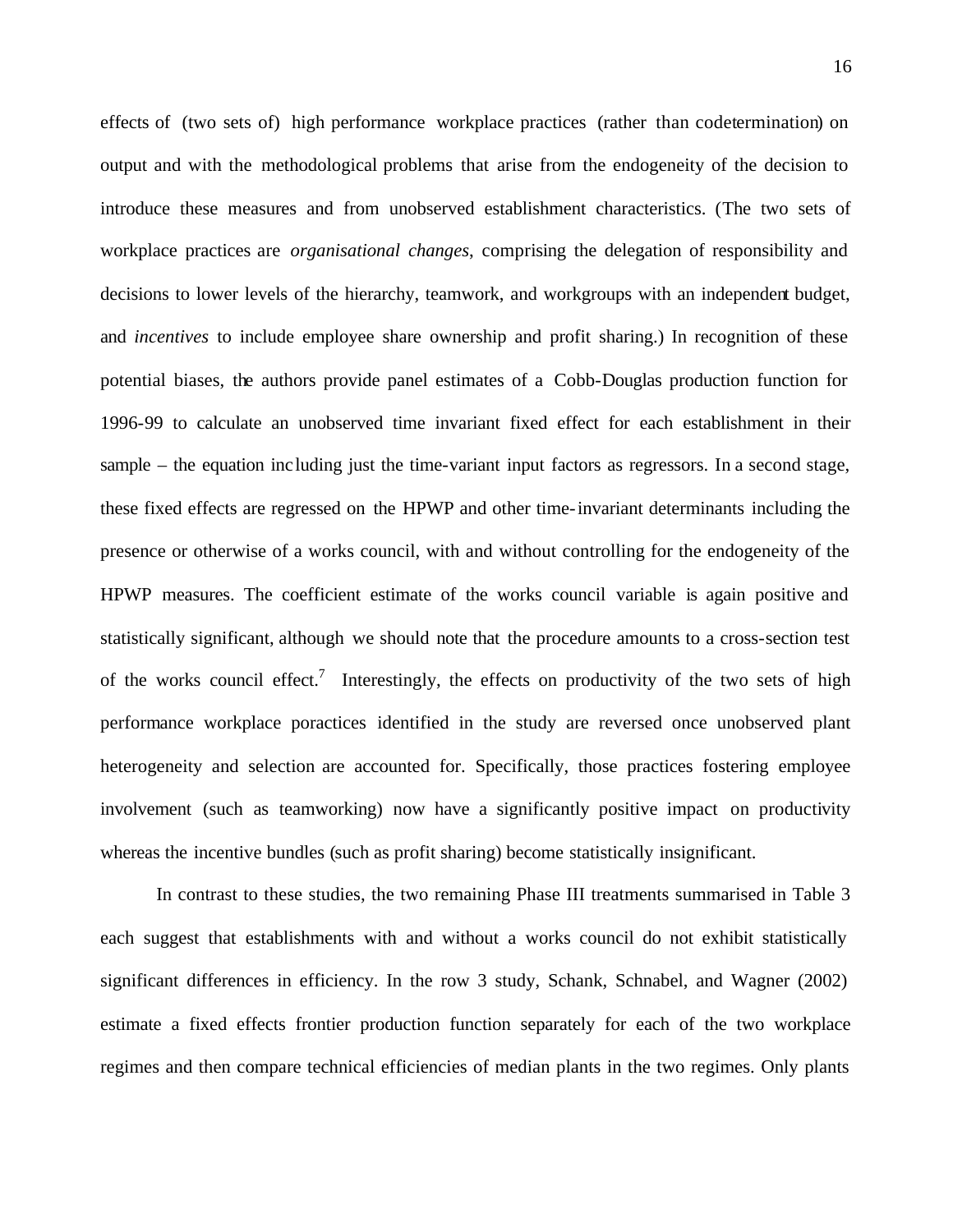with between 21 and 100 employees (throughout the 1993-2000 sample period) are included on the grounds that over this size interval the powers of the works council are a datum and to avoid any potential bias in the estimated impact of a works council due to size effects (the point that very large plants almost always have a works council whereas small plants seldom so). The confidence intervals of the reported technical efficiency estimates for the two plants overlap, leading the authors to conclude that there is no evidence that works council plants are any more efficient than their works council-free counterparts.

Alone among the studies, the final analysis in row 4 of the table formally exploits changes in works council status through time. Since its focus is upon recent changes in the law facilitating works council formation – namely, the 2001 Works Constitution Reform Act – its concern is with the introduction of works councils rather than with their introduction *and* dissolution. The empirical strategy of this paper by Addison, Bellmann, Schnabel, and Wagne r (2002) is dominated by the selection problem, noted above. The authors thus use a formal matching model to effect a comparison between establishments that subsequently experienced the election of a works council and their closest counterparts from among the firmament of (1,513) plants that remained continuously free of works council period over the sample period. Unlike the other studies in Table 3 that focus exclusively on productivity, this study considers changes in the quit rate, in employment, and in the profit situation over the sample period – as well as changes in productivity.<sup>8</sup> No statistically significant differences between the treatment group and the controls are reported for any of these performance outcomes. In short, the establishment of a work council does not appear to have a causal effect on mainstream economic performance outcomes.

In outlining some key Phase III results,  $9$  we have evidently traveled a long way from our starting point. The Phase I literature pointed to some really rather alarming adverse consequences of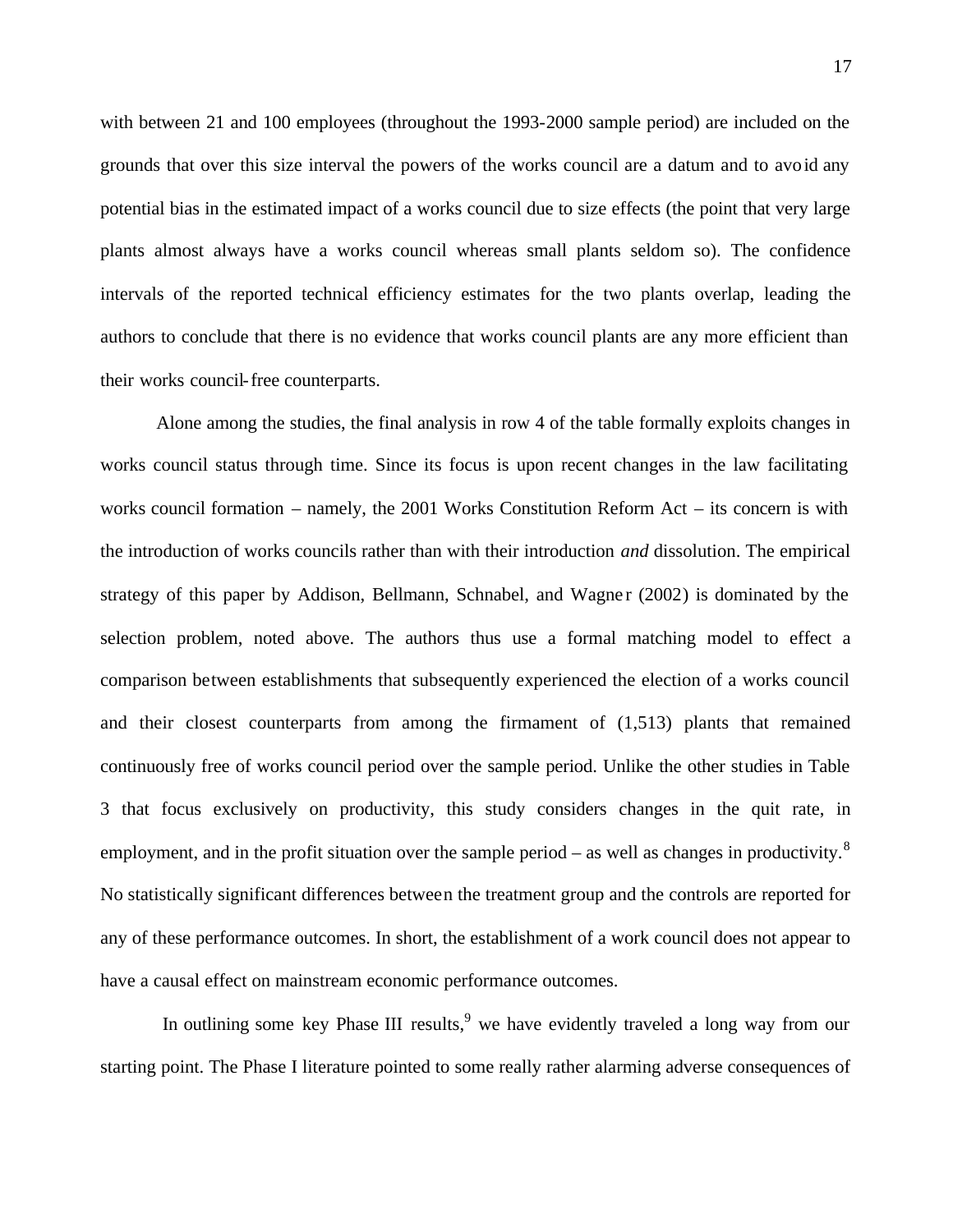works council presence. The tenor of Phase II studies, while not uniformly supportive of works councils, however, provides a number of circumstances in which beneficial net works council effects might obtain. And, initially at least, the Phase III research using nationally representative data seemed unreservedly favourable to works councils.

#### **3. Conclusion**

In this restatement and update of a burgeoning body of empirical research into the economic consequences of works councils, we have characterised the developments as conforming to three distinct stages. The wide swings in the research findings convey a certain drama. Indeed, in neglecting the deliberations of the Kommission Mitbestimmung (1998) and the public debate leading up to the recent changes in the Works Constitution Act, we have if anything understated this tension (but see Addison, Bellmann, Schnabel, and Wagner, 2002).

Although the empirical findings are not tidy, it would be a mistake to conclude that research into the economic consequences of works councils has stalled or otherwise reached a dead end. The following itemisation might help clarify what we have learned and what we need to know more about. First, it would appear to be the case that the early literature *either* encouraged an overly pessimistic view of the impact of works councils on net, *or* that the functioning of works councils has improved since then. Second, turning to the subsequent literature, the average works council 'effect' would appear to obscure some systematic differences by establishment size, collective bargaining coverage, and employee involvement mechanism. Thus, if it seems to be the case that small establishments have been and may continue to be disadvantaged by this particular form of workplace representation, it might also be true that large plants would have had to invent something akin to works councils in the absence of their being mandated under law. For its part, collective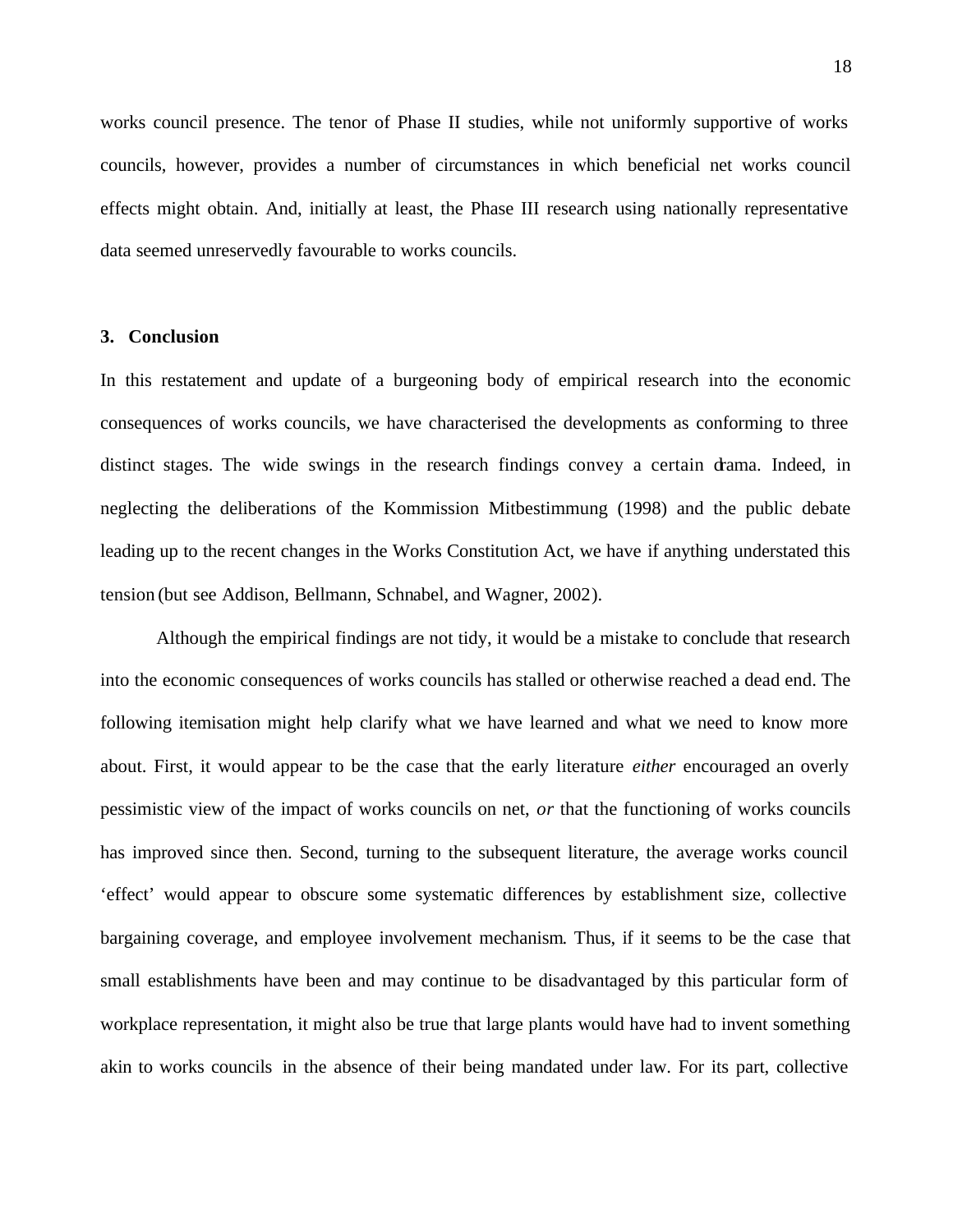bargaining coverage may assist in decoupling distribution from production issues, and help focus the works council on the latter. And some forms of employee involvement/high performance workplace practices may be highly productive in works council regimes. Third, excessive admiration of the institution is as misplaced as excessive revulsion towards it. Some of the latest estimates of the effect of works councils on labour productivity are likely to seduce. But we have argued that they need to be taken with more than a pinch of statistical salt, and have provided evidence suggesting that works council effects on average are likely to be small.

Enough has been said to indicate that we do not intend this attenuated but important conclusion to be read as establishing a (German) case for works councils, although we recognize that those who have always viewed the economic case for works councils as secondary to the requirements of equity (i.e. industrial democracy) will probably regard it as decisive. Rather, our conclusion would be that research should now focus on the factors that produce shifts around this average relation. Data limitations remain a major concern in this regard but problems stemming from the lack of variation in works council status over time should at least be eased by recent changes in the law that portend an increase their frequency.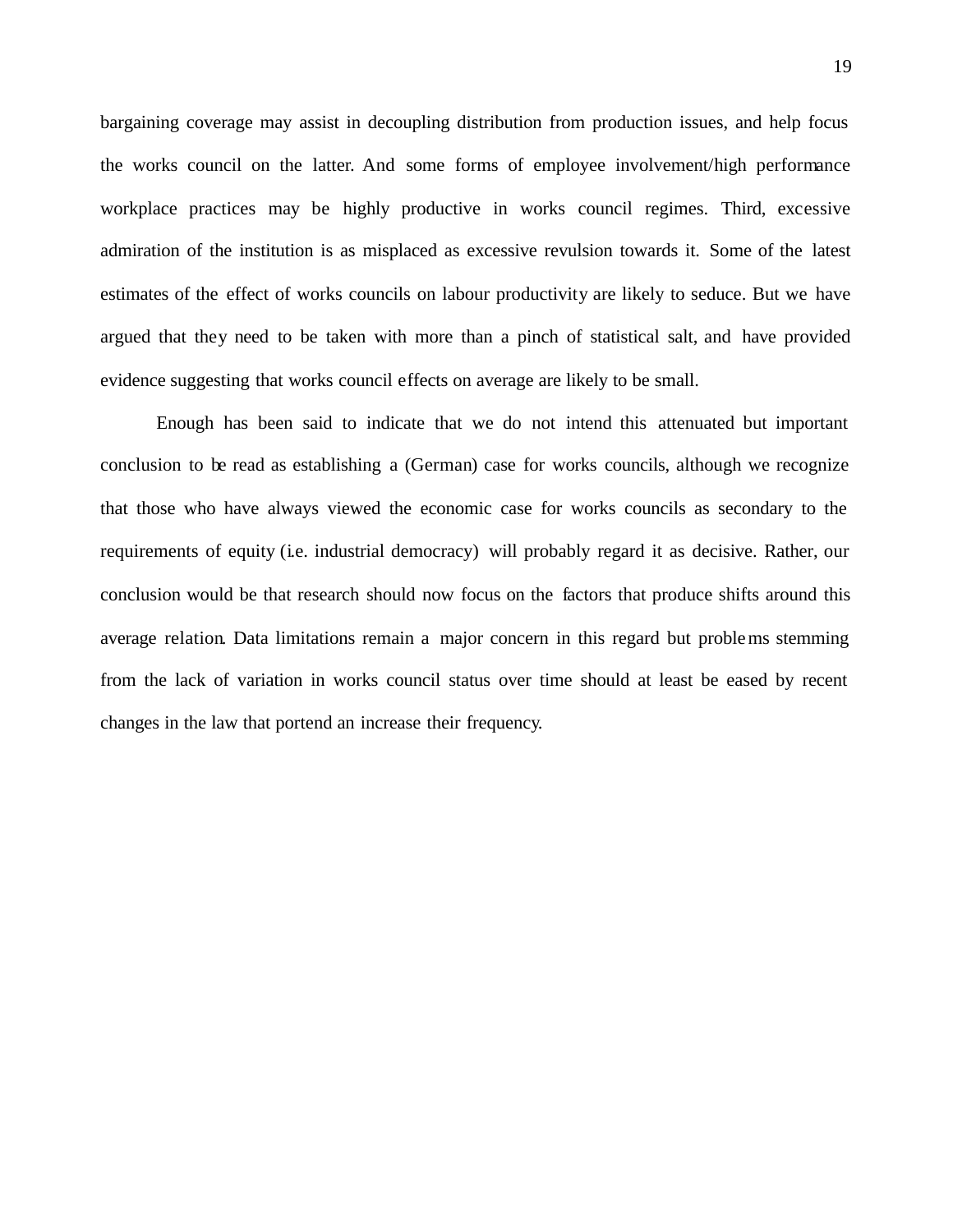#### **Endnotes**

1. Thus, for example, Frege (2002, p. 236) incorrectly attributes the *management pressure/competence* argument (see below) to Addison, Kraft, and Wagner (1993) rather than to FitzRoy and Kraft (1985, 1987, 1990). Second, she argues that the study by Addison, Kraft, and Wagner (1993) does not have a sufficiently large control group of firms without works councils, gives no information on the size of firms in the sample, and indeed fails to indicate whether size is controlled for (Frege, 2002, p.237). In fact, Addison, Kraft, and Wagner state that codeterminationfree establishments make up 40 per cent of this particular sample, provide descriptive statistics on firm size (measured by employment) in an appendix table, and in each of their regressions provide the coefficient estimates for this size variable. Third, in addressing the findings of Addison, Schnabel, and Wagner (1997), Frege (2002, p. 237) is in fact referring to findings from Addison, Siebert, Wagner, and Wei (2000). We do not further address either of these studies here, other than to note that the former estimates a linear probability model of works council presence for Germany while the latter offers a *cross-country* test of the Freeman-Lazear (1995) model discussed by Frege (2002, pp. 234-235).

2. The broad data base used in the Phase III studies (see below) in principle permits this matching of employee with establishment data.

3. An anomalous result is the authors' finding of a positive albeit statistically insignificant association albeit between their profit measure and works council presence.

4. Actually, the interplay between works councils and employee involvement mechanisms is set to become the linking theme or bridge between the various research phases. Thus, in a follow-up study, FitzRoy and Kraft (1995) qualify their earlier harsh interpretation of works council impact on establishment performance. They now report a well-determined positive association between works councils and productivity in profit sharing regimes. Among firms that do not practice profit sharing, however, the works council effect on productivity is still negative and statistically significant.

5. Not reported in Table 2 are the negative results of Schedlitzki (2002), who examines the effect of works councils, employee involvement, and their interaction on establishment *profitability* using data from the 1996 wave of the Hannover Firm Panel. Schedlitzki finds that establishments where there is employee involvement but no works council have higher profitability than their counterparts with workplace representation. She interprets her findings as consistent with the manage rial pressure/managerial competence hypothesis encountered earlier – namely, that efficient managers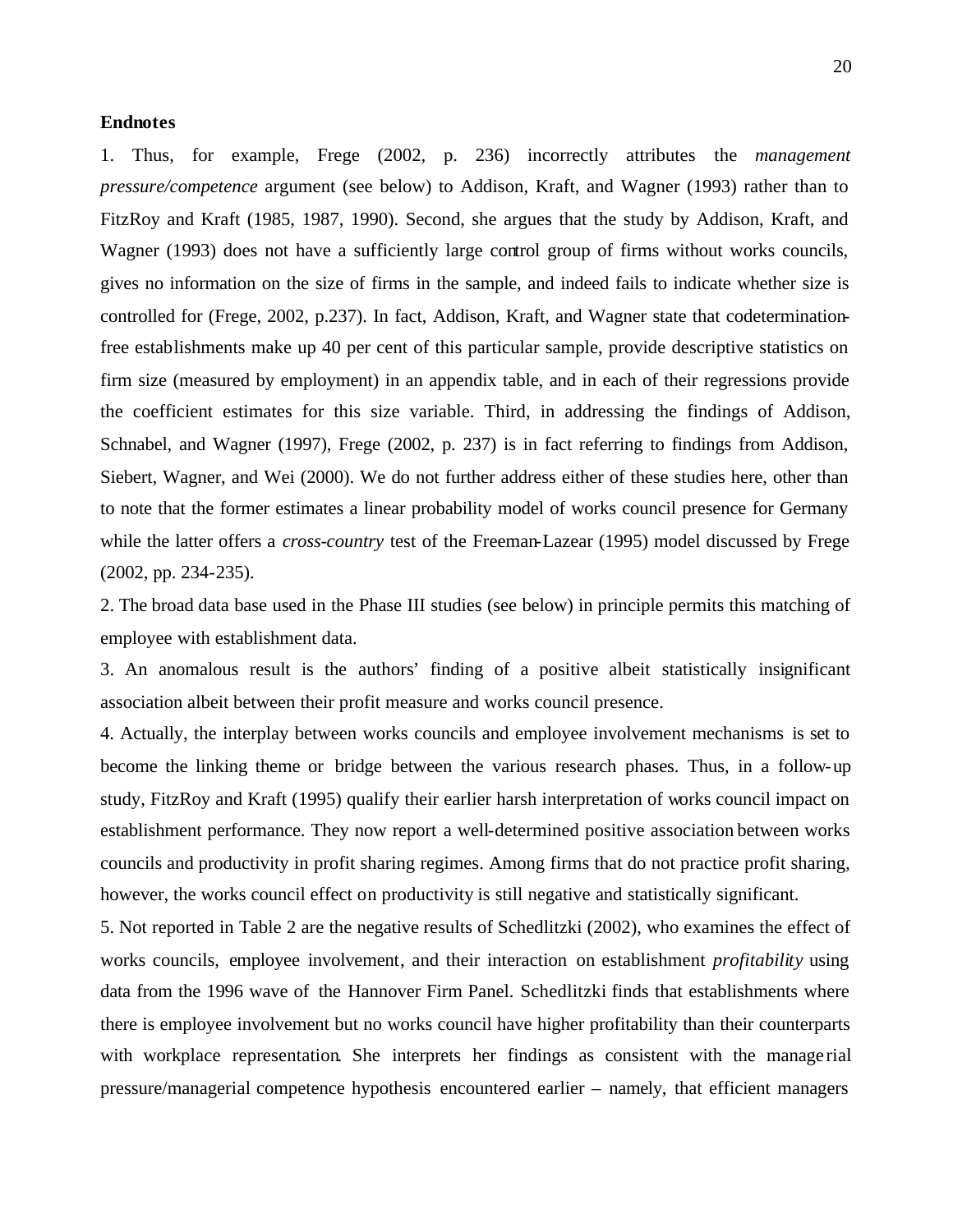can institute adequate systems of communication and decision-making without the distraction of autonomous works councils.

6. Apart from selection and unobserved heterogeneity biases, another potential problem is that only the most productive works council establishments survive (i.e. are observed in the data), causing any beneficial works council productivity effect to be overstated. We have no direct information on survivability bias, but for an analysis of the effect of works councils on plant closings using the IAB Establishment Panel that suggests this could be the case – that is, works councils are associated with more closings – see Addison, Bellmann, and Kölling (2002).

7. Also note that the fixed component of the unobserved heterogeneity in the second stage may still be correlated with the observed firm-level characteristics. As a result, the finding of a positive works council effect may have no causal interpretation.

8. The change in productivity is proxied by the change in sales per employee rather than the more conventional value added per employee measure because the data set has an unusually large number of missing values for purchases of intermediate products – a crucially important consideration given the small number of plants with new councils. As a practical matter, however, we find the course of sales and value added per employee to be highly correlated between 1996 and 2000.

9. Our discussion of the most recent literature is meant to be thematic rather than exhaustive of the modern studies. Thus, a recent paper by Zwick (2003) takes one of the two sets of workplace practices identified in Wolf and Zwick (2002), namely *organizational changes*, and investigates whether the ir effects differ in workplaces with and without work councils. The endogeneity of works councils is handled in a switching regression model. It emerges that the pro-productive effects of such organizational changes are confined to workplaces with works councils. For their part, separate works council effects are similar to those estimated in Wolf and Zwick (2002). Another paper by Addison, Schnabel, and Wagner (2003) provides a sensitivity analysis of the works council effect. It is shown that the large positive coefficient estimates for the works council variable reported in the literature are above all sensitive to establishment size. In establishments with 21-100 employees, where works council powers are a datum and where there is a 'balanced' representation of both types of workplace regime, the coefficient estimates for the works council dummy plummet, are negative for west German manufacturing, and are typically statistically insignificant. These and other of the authors' results support the notion that there are likely to be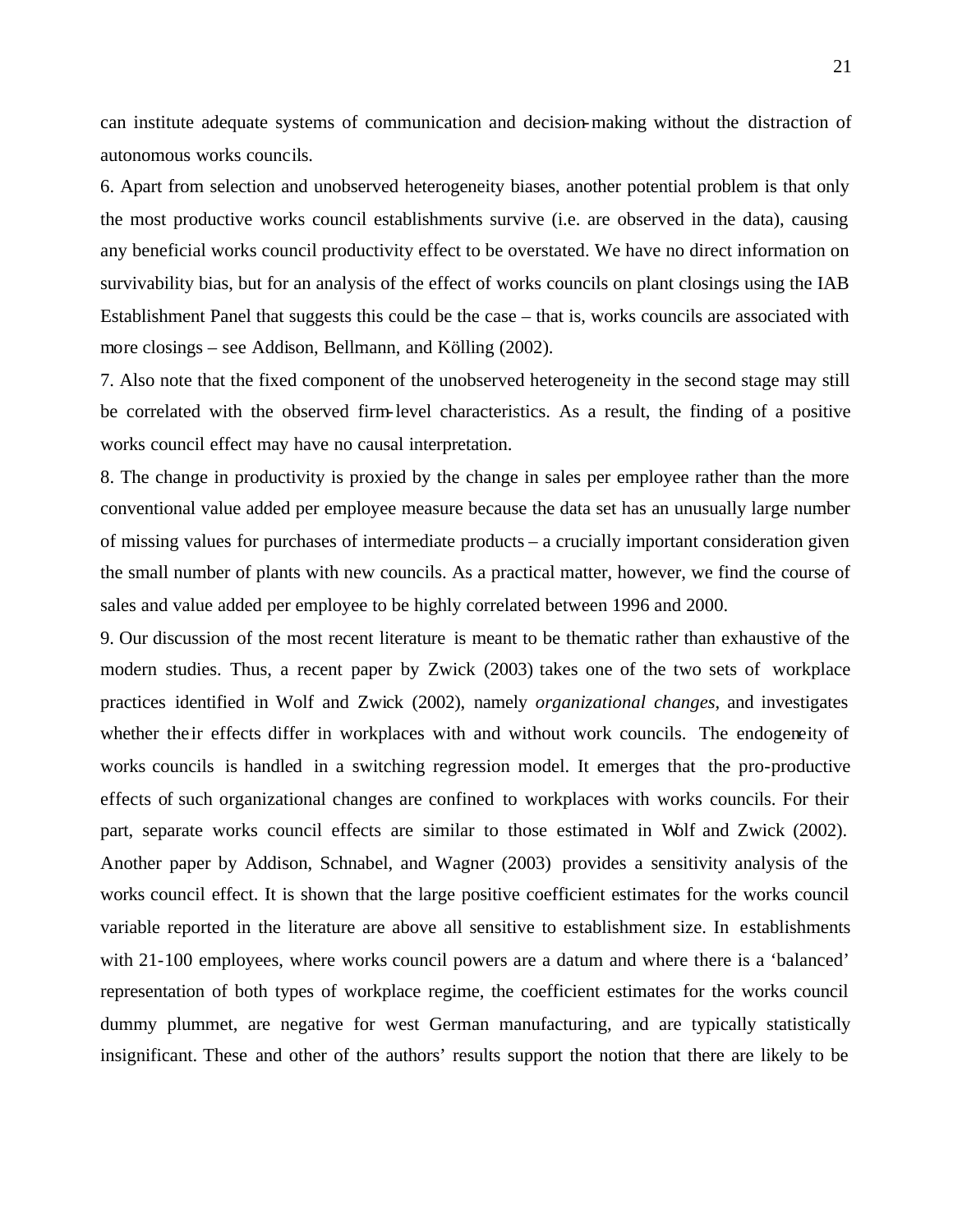few differences *on average* between plants with works councils and plants without them, consistent with the findings of the studies in rows 3 and 4 of Table 3.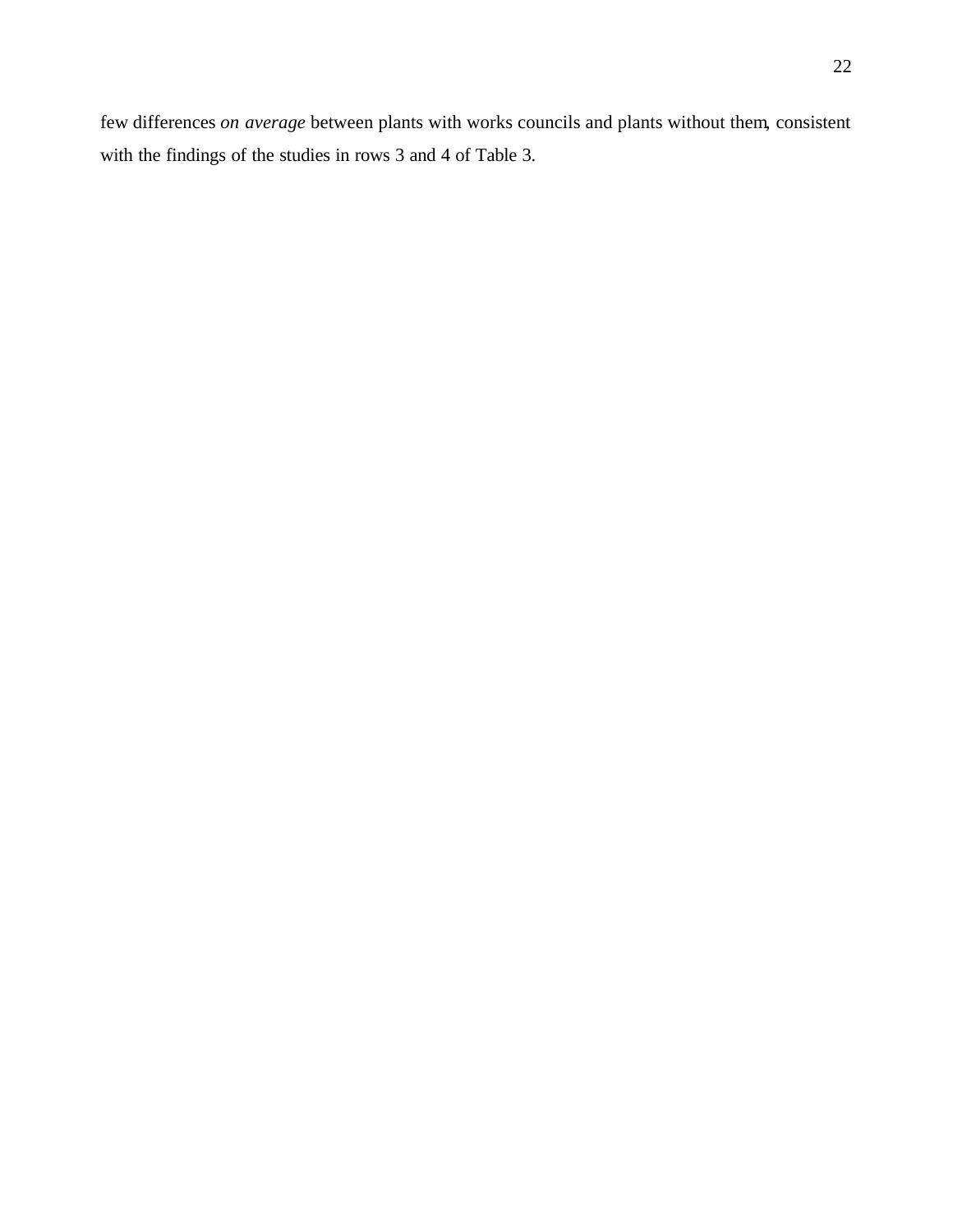#### **References**

Addison and Belfield (2003). 'Union voice'. Discussion Paper No. 862, Bonn: Institute for the Study of Labor/IZA, August (forthcoming in *Journal of Labor Research*, 2004).

Addison, J. T., Bellmann, L. and Kölling, A. (2002). 'Unions, works councils and plant closings in Germany'. Discussion Paper No. 474, Bonn: Institute for the Study of Labor/IZA, April (forthcoming in *British Journal of Industrial Relations*, March 2004).

Addison, J. T., Bellmann, L., Schnabel, C. and Wagner, J. (2002). 'The long-awaited reform of the German Works Constitution Act'. Discussion paper No. 422, Bonn: Institute for the Study of Labor/IZA, February 2002 (forthcoming in *Industrial Relations*, April 2004).

Addison, J. T., Kraft, K. and Wagner, J. (1993). 'German works councils and firm performance'. In B. E. Kaufman and M. M. Kleiner (eds.), *Employee Representation: Alternatives and Future Directions*. Madison, WI: Industrial Relations Research Association.

Addison, J. T., Schnabel, C. and Wagner, J. (1996). 'German works councils, profits and innovation'. *Kyklos*, 49: 555-82.

Addison, J. T., Schnabel, C. and Wagner, J. (1997). 'On the determinants of mandatory works councils in Germany'. *Industrial Relations*, 36: 419-45.

Addison, J. T., Schnabel, C. and Wagner, J. (1998). 'Betriebsräte in der deutschen Industrie: Verbreitung, Bestimmungsgründe und Effekte'. In K. Gerlach, O. Hübler, and W. Meyer (eds.), *Ökonomische Analysen betrieblicher Strukturen und Entwicklungen – Das Hannoveraner Firmenpanel*. Frankfurt: Campus Verlag.

Addison, J. T., Schnabel, C. and Wagner, J. (2001). 'Works councils in Germany: their effects on establishment performance'. *Oxford Economic Papers*, 53: 659-94.

Addison, J. T., Schnabel, C. and Wagner, J. (2003). 'German works councils in the production process'. Discussion Paper No. 812, Bonn: Institute for the Study of Labor/IZA, June.

Addison, J. T., Siebert, W.S., Wagner, J. and Wei X. (2000). 'Worker participation and firm performance'. *British Journal of Industrial Relations*, 38: 7-48.

Addison, J. T. and Wagner, J. (1997). 'The impact of German works councils on profitability and innovation: new evidence from micro data'. *Jahrbücher für Nationalökonomie und Statistik*, 216: 1-20.

Backes-Gellner, U., Frick, B. and Sadowski, D. (1997). 'Codetermination and personnel policies of German firms: the influence of works councils on turnover and further training'. *International Journal of Human Resource Management*, 8: 328-47.

Brand, R., Carstensen, V., Gerlach, K. and Klodt, T. (1996). 'The Hannover Panel'. Discussion Paper No. 2, University of Hannover, May.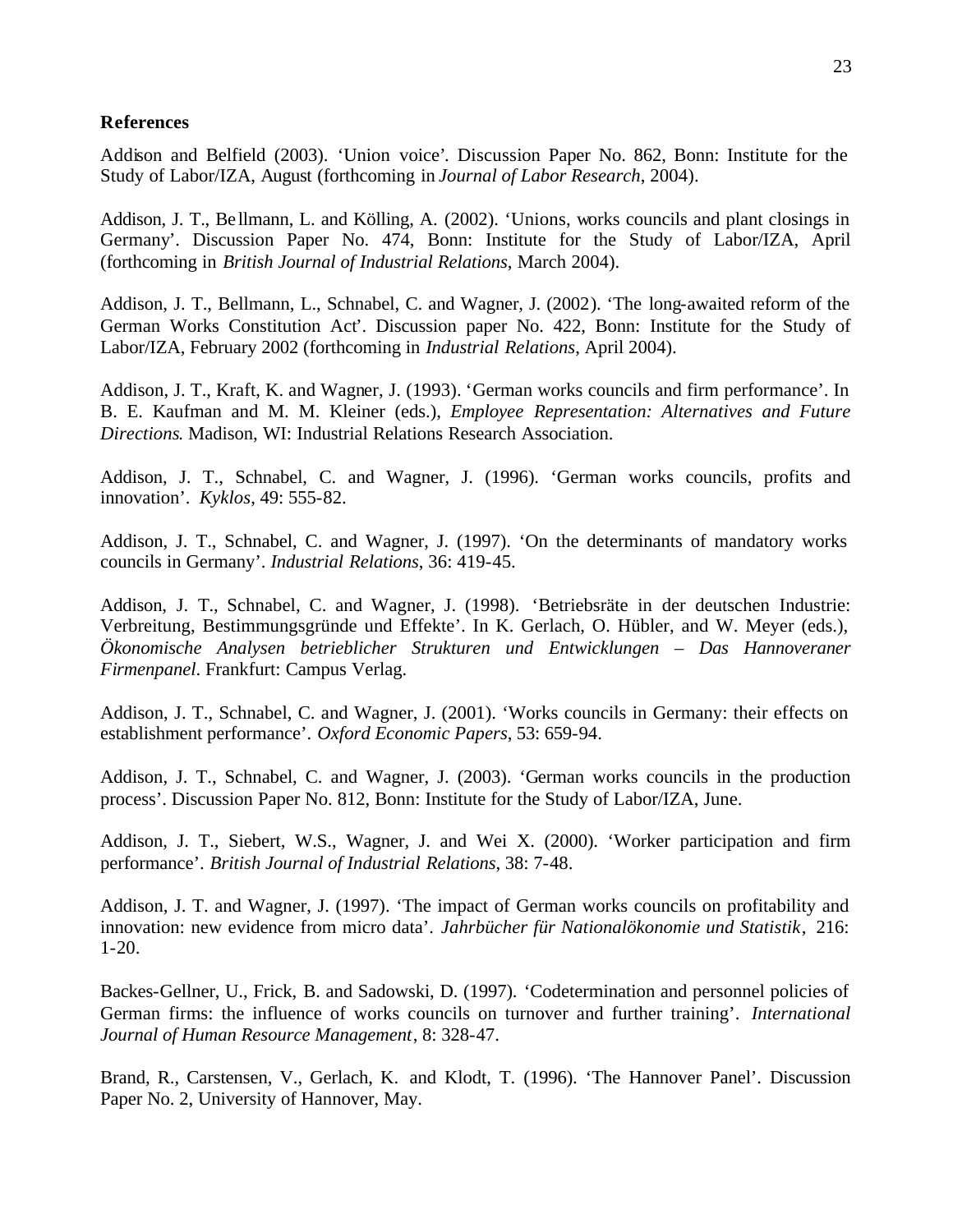Brown, C. and Medoff, J. (1978). 'Trade unions in the production process'. *Journal of Political Economy*, 86: 355-78.

Büchtemann, C. F. and Höland, A. (1989). 'Befristete Arbeitsverträge nach dem Beschäftigungsförderungsgesetz'. Bonn: Bundesministerium für Arbeit und Sozialordnung.

Bryson, Alex. (2001). 'Unionism and workplace closure in Britain, 1900-1998'. Unpublished paper. London: Policy Studies Institute.

Dilger, A. (2002). *Ökonomik betrieblicher Mitbestimmung*. München and Mering: Rainer Hampp Verlag.

FitzRoy, F. and Kraft, K. (1985). 'Unionization, wages, and efficiency: theories and evidence from the U.S. and West Germany.' *Kyklos*, 38 (4): 537-54.

FitzRoy, F. and Kraft, K. (1987). 'Efficiency and internal organization: works councils in West German firms'. *Economica*, 54: 493-504.

FitzRoy, F. and Kraft, K. (1990). 'Innovation, rent-sharing and the organization of labor in the Federal Republic of Germany'. *Small Business Economics*, 2: 95-103.

FitzRoy, F. and Kraft, K. (1995). 'On the choice of incentives in firms'. *Journal of Economic Behavior and Organization*, 26: 145-60.

Freeman, R. B. and James L. Medoff, J. L. (1984). *What Do Unions Do?* New York: Basic Books.

Freeman, R. B. and Lazear, E. P. (1995). 'An economic analysis of works councils'. In J. Rogers and W. Streeck (eds.), *Works Councils: Consultation, Representation, and Cooperation in Industrial Relations*. Chicago, Ill.: University of Chicago Press.

Frege, C. (2002). 'A critical assessment of the theoretical and empirical research on German works councils'. *British Journal of Industrial Relations*, 40: 221-48.

Frick, B. (1997). *Mitbestimmung und Personalfluktuation*. München and Mering: Rainer Hampp Verlag.

Frick, B. (2001a). 'High performance practices und betriebliche Mitbestimmung: Komplementär oder substitutiv? – Empirische Befunde für den deutschen Maschinenbau.' Wittener Diskussionspapiere, Heft Nr. 88, University of Witten-Herdecke, December.

Frick, B. (2001b). 'Ökonomische Analyse der deutschen Betriebsverfassung'. Wittener Diskussionspapiere, Heft Nr. 89, University of Witten-Herdecke, December.

Frick, B. (2002). 'Mandated codetermination**,** voluntary profit sharing and firm performance.' Mimeographed, University of Witten-Herdecke.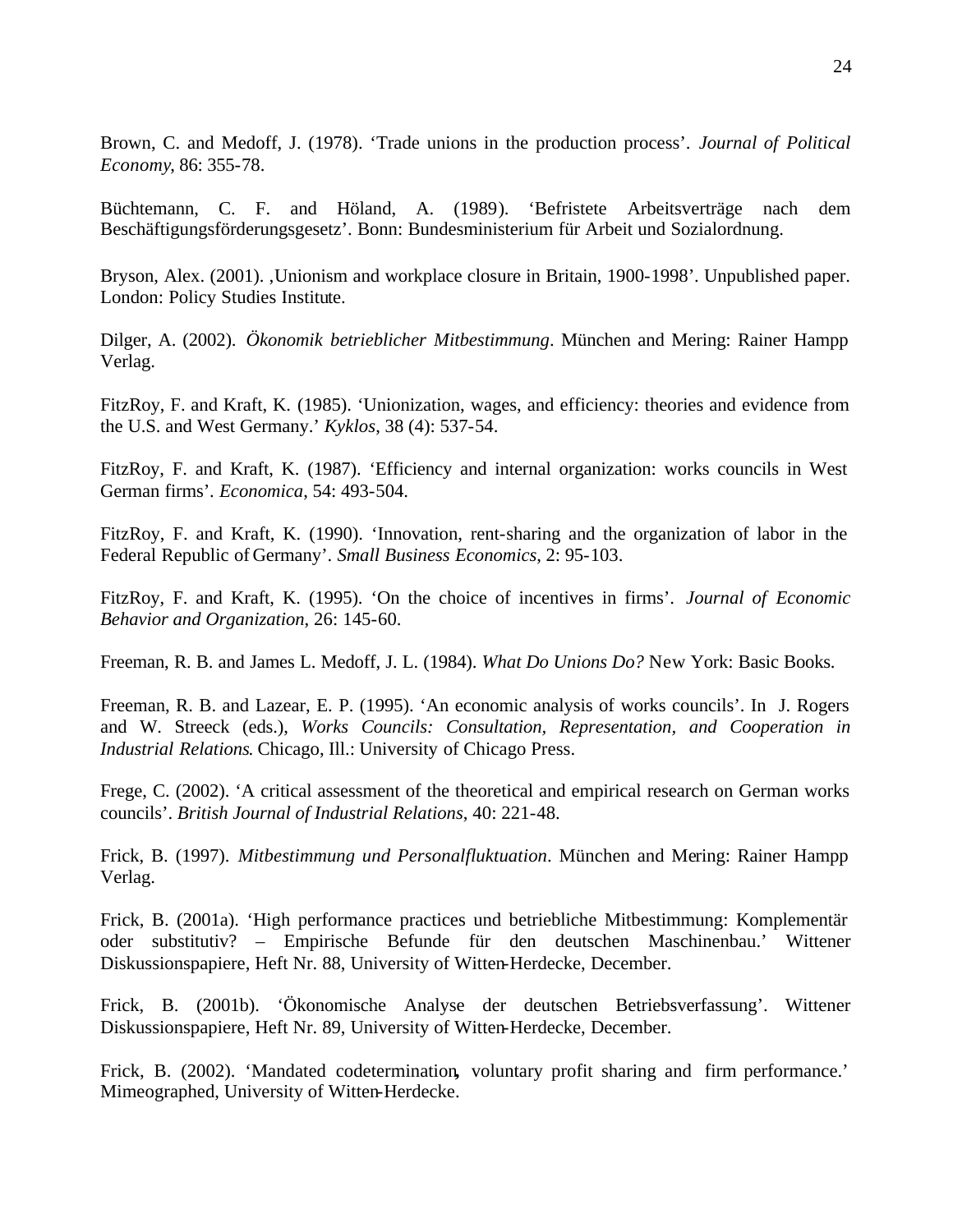Frick, B. and Sadowski, D. (1995). 'Works councils, unions, and firm performance'. In F. Buttler, W. Franz, R. Schettkat, and D. Soskice (eds.), *Institutional Frameworks and Labor Market Performance*. London and New York: Routledge.

Gerlach, K., Hübler, O. and Meyer, W. (2003). 'The Hannover Firm Panel (HFP)'. *Schmollers Jahrbuch*, 123 [in press].

Gerlach, K. and Jirjahn, U. (2001). 'Employer provided further training: evidence from German establishment data'. *Schmollers Jahrbuch*, 121: 139-64.

Hübler, O. and Jirjahn, U. (2001). 'Works councils and collective bargaining in Germany: the impact on productivity and wages'. Discussion Paper No. 332. Institute for the Study of Labor (IZA), July.

Jirjahn, U. (2002). 'Executive incentives, works councils and firm performance'. Unpublished paper. University of Hannover.'

Kölling, A. (2000). 'The IAB establishment panel'. *Schmollers Jahrbuch*, 120: 291-300.

Kommission Mitbestimmung (1998). *Mitbestimmung und neue Unternehmenskulturen – Bilanz und Perspektiven*. Gütersloh: Verlag Bertelsmann Stiftung.

Kotthoff, H. (1994). *Betriebsräte und Bürgerstatus: Wandel und Kontinuität betrieblicher Interessenvertretung*. Munich and Mering: Rainer Hampp Verlag.

Kraft, K. (1985). 'Exit and voice in the labour market: an empirical study of quits'. *Journal of Institutional and Theoretical Economics*, 142: 697-715.

Schank, T., Schnabel, C. and Wagner, J. (2002). 'Works councils – sand or grease in the operation of German firms?' Working Paper 281. Faculty of Economics and Social Sciences, University of Lüneburg, November.

Schedlitzki, Doris (2002). 'German works councils, employee involvement programs, and their impact on establishment productivity.' Centre for Economic Performance Working Paper No. 1191, London School of Economics.

Schnabel, C. and Wagner, J. (1994). 'Industrial relations and trade union effects on innovation in Germany'. *Labour*, 8: 489-503.

Schmidt, U. and Widmaier, U. (1992). Flexible Arbeitssysteme in Maschinenbau: Ergebnisse aus dem Betriebspanel des Sonderforschungsbereichs 187*.* Opladen: Leske & Budrich.

Widmaier, U. (2001). 'The German mechanical engineering industry and the NIFA-panel'. *Schmollers Jahrbuch*, 121: 275-84.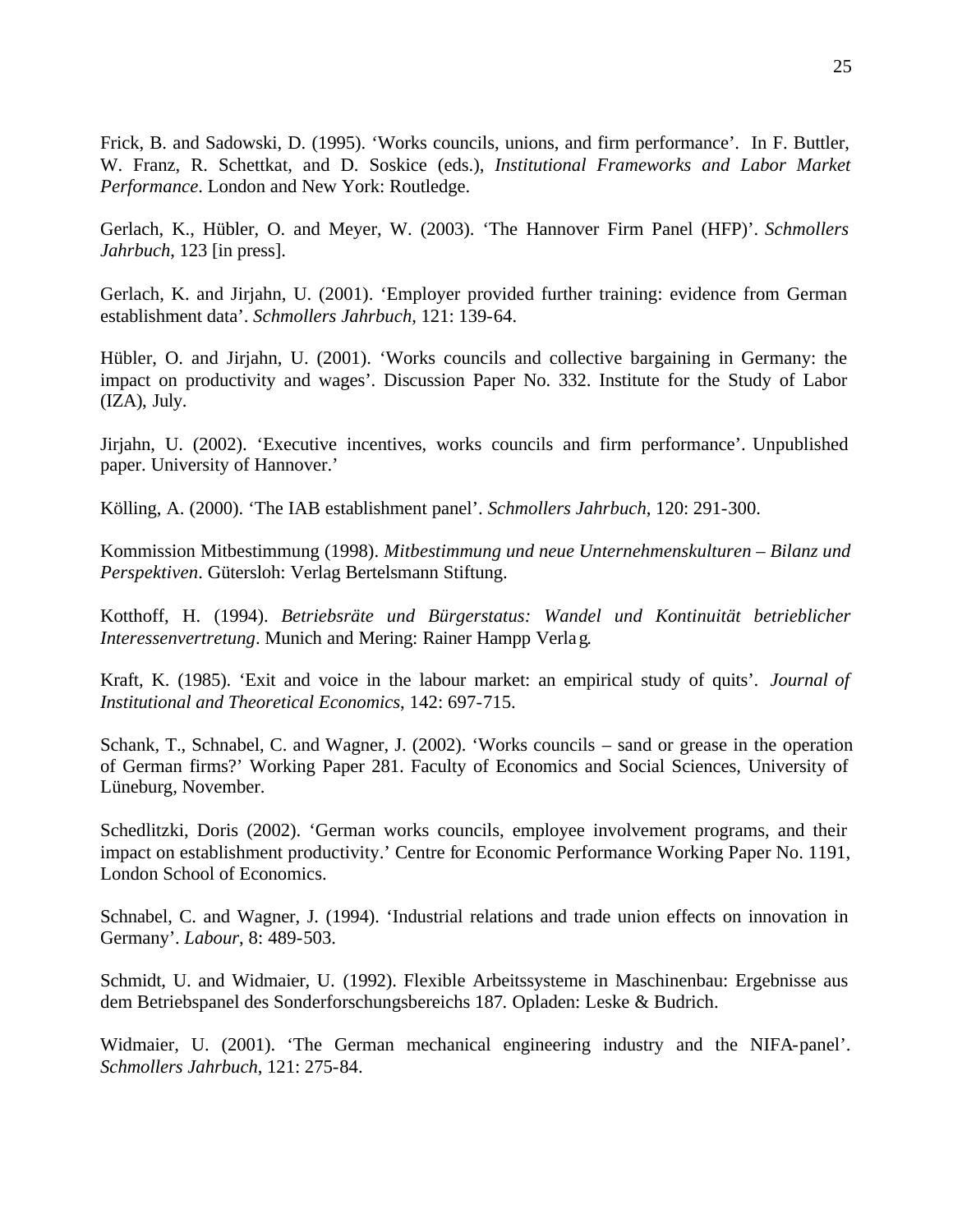Wolf, E. and Zwick, T. (2002). 'Reassessing the impact of high performance workplaces'. Discussion Paper No. 02-07, Mannheim: Centre for European Economic Research/ZEW.

Zwick, T. (2003). 'Works councils and the productivity impact of drect employee participation'. Discussion Paper No. 03-47, Mannheim: Centre for European Economic Research/ZEW.

.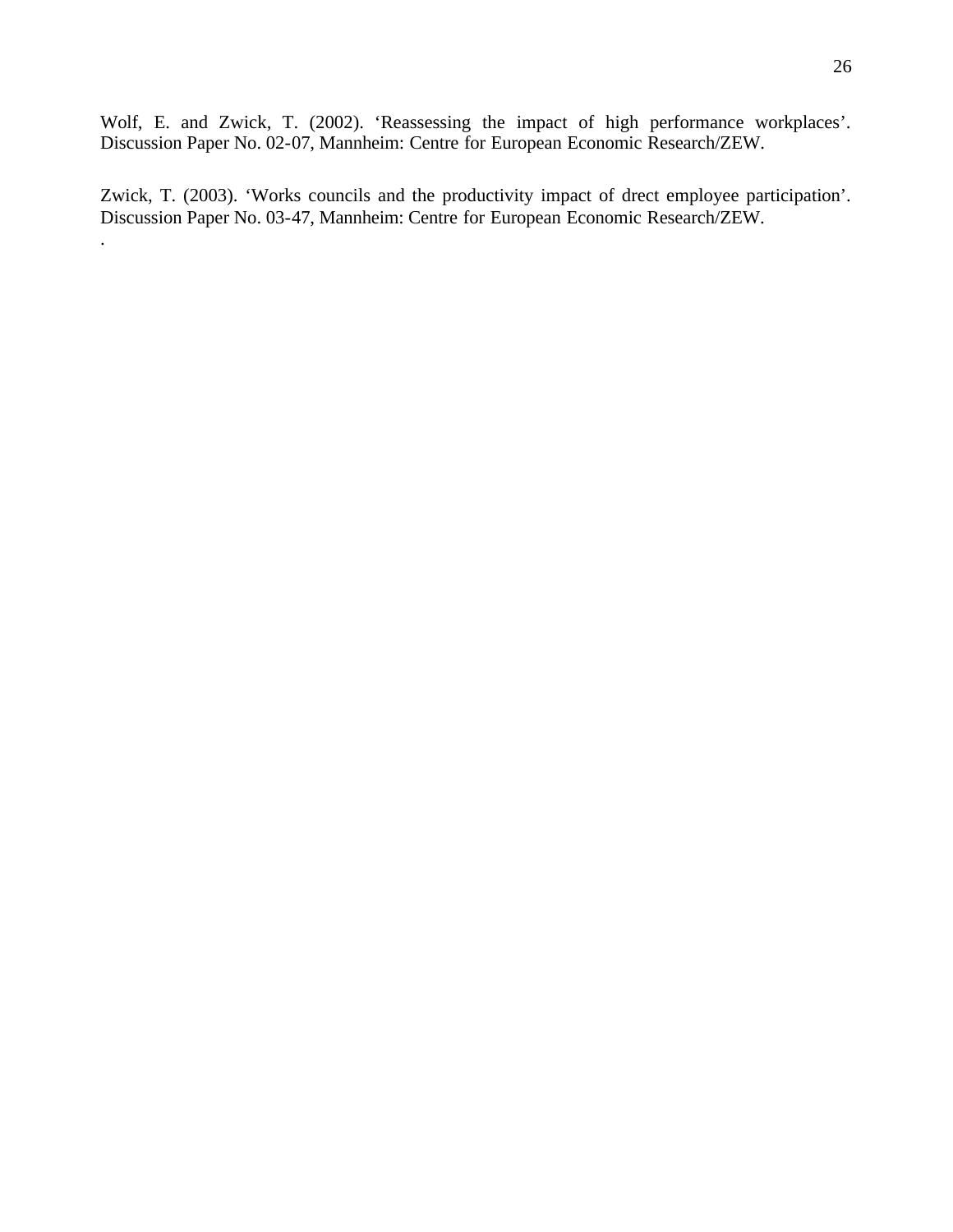Table 1 The Economic Impact of the Works Council – Phase I Studies

| Study                                   | Data                                                                                  | Dependent variable(s)                                                                                                                                                                                                                            | Methodology                                                                                                                                                                                            | Findings                                                                                                                                                                                                                                                                                     |
|-----------------------------------------|---------------------------------------------------------------------------------------|--------------------------------------------------------------------------------------------------------------------------------------------------------------------------------------------------------------------------------------------------|--------------------------------------------------------------------------------------------------------------------------------------------------------------------------------------------------------|----------------------------------------------------------------------------------------------------------------------------------------------------------------------------------------------------------------------------------------------------------------------------------------------|
| FitzRoy<br>and<br>1.<br>Kraft (1985)    | Pooled data for 1977<br>and 1979 on 61/62<br>firms in the metal-<br>working industry. | Profitability, union density, wages, and<br>salaries.                                                                                                                                                                                            | Four-equation system estimated<br>by 3SLS. Detailed firm<br>controls. Work council<br>presence not endogenised.                                                                                        | Union density has a positive and<br>statistically significant effect on<br>profitability (and on wages and salaries).<br>Coefficient estimate for works council<br>dummy is negative and statistically<br>significant in the profit equation.                                                |
| 2. FitzRoy and<br>Kraft (1987)          | As above.                                                                             | Total factor productivity and works council<br>presence.                                                                                                                                                                                         | Two-equation system.                                                                                                                                                                                   | Work council presence associated with a<br>significant reduction in productivity.<br>Union density effects positive and<br>statistically significant throughout.                                                                                                                             |
| 3. FitzRoy and<br>Kraft (1990)          | 57 metal-working<br>firms, 1979.                                                      | Innovation, as proxied by the proportion of<br>sales consisting of new products introduced<br>in the preceding five years, and an<br>'organized labour' measure derived from<br>the interaction of the works council dummy<br>and union density. | Two-equation system.                                                                                                                                                                                   | Organised labour covariate is associated<br>with a statistically significant reduction in<br>innovative activity.                                                                                                                                                                            |
| 4. Schnabel and<br>Wagner (1994)        | 31 manufacturing<br>establishments in two<br>German states, 1990.                     | Proportion of revenues spent on R&D in<br>1979.                                                                                                                                                                                                  | Single-equation Tobit model.<br>Parsimonious specification.                                                                                                                                            | Coefficient estimate for works council<br>dummy is positive and marginally<br>statistically significant. Union density has<br>strongly negative effect on R&D intensity.                                                                                                                     |
| 5. Addison, Kraft,<br>and Wagner (1993) | c. 50 establishment<br>sample from same<br>data as in row 4 study<br>above.           | Profitability, value added, and investment.                                                                                                                                                                                                      | Single-equation specifications<br>estimated by least median of<br>squares/reweighted least<br>squares.                                                                                                 | Mixed pattern of generally statistically<br>insignificant coefficient estimates for the<br>works council dummy variable. But the<br>works council effect is negative and<br>statistically significant in the case of<br>investment in physical capital.                                      |
| 6. Addison and<br>Wagner (1997)         | 74 manufacturing<br>establishments in one<br>German state, 1993.                      | Subjective measure of 'high profitability"<br>and an innovation measure (introduction of<br>a new product in 1992).                                                                                                                              | Probit models. Three works<br>council indicators: works<br>council presence, degree of<br>participation or voice of the<br>works council, and an<br>instrument for the presence of a<br>works council. | Mixed pattern of generally statistically<br>insignificant coefficient estimates for all<br>three works council variables. The<br>exception is the degree of works council<br>involvement measure which is negatively<br>associated with high profitability, albeit<br>only at the 10% level. |
| 7. Kraft (1986)                         | As for the studies in<br>rows 1 and 2.                                                | Subjective measure of 'high quits' and a<br>synthetic measure of 'individual voice', in<br>each case for unskilled workers.                                                                                                                      | Simultaneous system of probit<br>equations.                                                                                                                                                            | Individual voice, but not collective voice<br>(as proxied by works council presence),<br>serves to significantly reduce high<br>turnover.                                                                                                                                                    |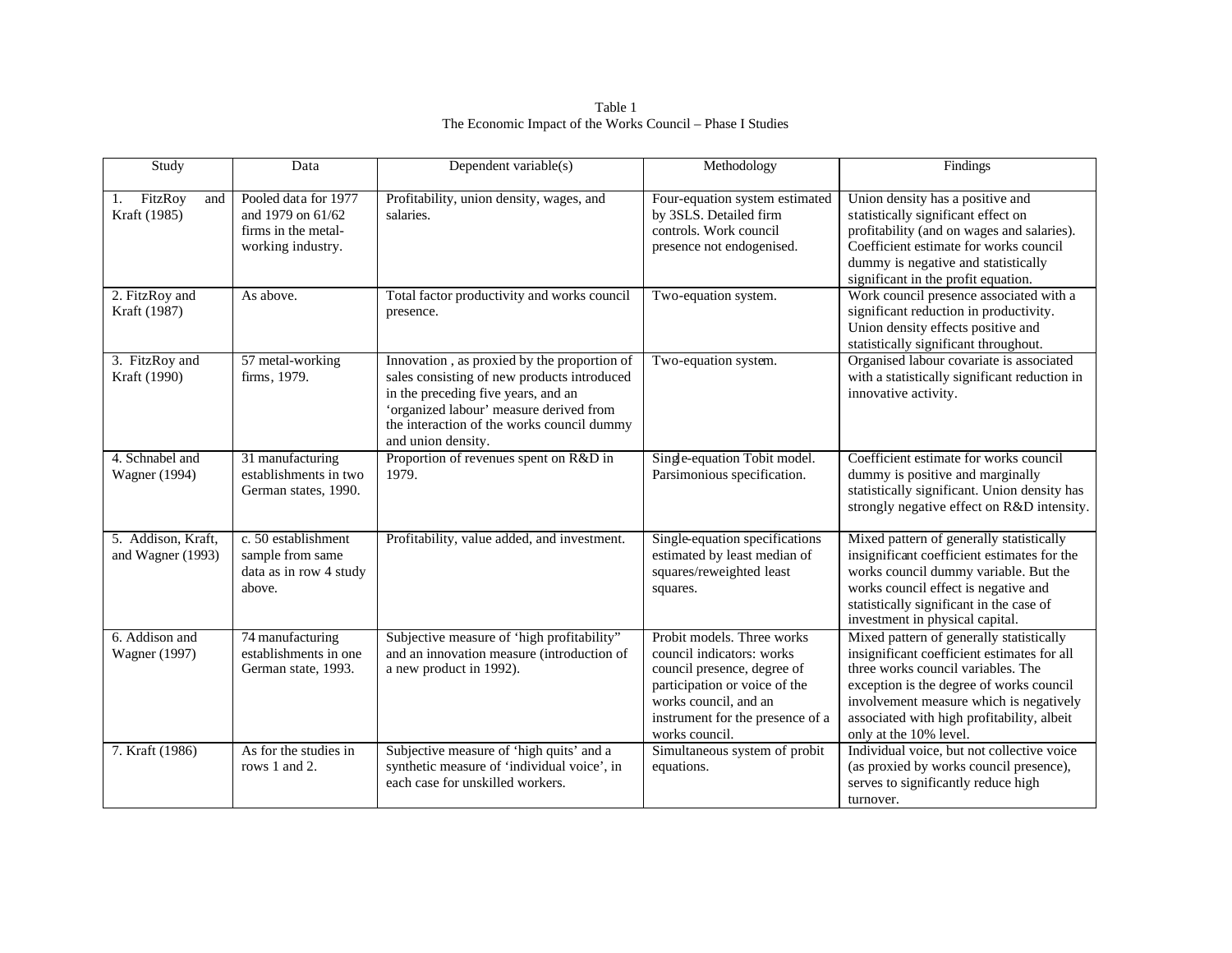#### TABLE 2

#### The Economic Impact of the Works Council – Phase II Studies

| Study                                             | Data                                                                                                                                                                                                                                       | Dependent variable(s)                                                                                                                                                                                                                                                                                                 | Methodology                                                                                                                                                                                                                                                   | Findings                                                                                                                                                                                                                                                                                                                                                                                                                                                                                                                                                                       |
|---------------------------------------------------|--------------------------------------------------------------------------------------------------------------------------------------------------------------------------------------------------------------------------------------------|-----------------------------------------------------------------------------------------------------------------------------------------------------------------------------------------------------------------------------------------------------------------------------------------------------------------------|---------------------------------------------------------------------------------------------------------------------------------------------------------------------------------------------------------------------------------------------------------------|--------------------------------------------------------------------------------------------------------------------------------------------------------------------------------------------------------------------------------------------------------------------------------------------------------------------------------------------------------------------------------------------------------------------------------------------------------------------------------------------------------------------------------------------------------------------------------|
| 1. Frick and<br>Sadowski (1995) <sup>a</sup>      | 1,616 firms taken from a<br>nationally representative<br>survey of 2,392 for-profit<br>enterprises in the<br>manufacturing and service<br>sectors. Data cover the<br>interval May 1985-April<br>1987.                                      | Quit and dismissal rates.                                                                                                                                                                                                                                                                                             | Single-equation log-odds model<br>estimated by OLS.                                                                                                                                                                                                           | Works council presence associated with<br>statistically significant reductions in quits<br>and dismissals (2.4 and 2.9 percentage<br>points, respectively).                                                                                                                                                                                                                                                                                                                                                                                                                    |
| 2. Addison,<br>Schnabel, and<br>Wagner $(2001)^b$ | c. 900 establishments from<br>the 1994 wave of the<br>Hannover Firm Panel (see<br>text). Detailed<br>establishment and industry<br>controls.                                                                                               | Value-added per worker;<br>subjective measure(s) of<br>financial performance; wages<br>and salaries per employee (and<br>the percentage 'wage gap'); three<br>labour turnover measures (hires,<br>separations, and gross turnover);<br>and two measures of innovation<br>(introduction of new<br>processes/products). | Single-equation estimates.<br>Separate results for all<br>establishments and a subset of<br>plants with 21-100 employees                                                                                                                                      | Works council presence associated with<br>higher labour productivity overall, but not<br>for establishments with 21-100 employees.<br>Profitability systematically lower in the<br>presence of works councils. Wages are<br>higher when there are works councils but<br>the sources of these higher earnings are not<br>transparent. All labour turnover measures<br>are reduced in the presence of works<br>councils other than for the subset of smaller<br>establishments. Neither process nor product<br>innovation is materially influenced by<br>works council presence. |
| 3. Hübler and<br>Jirjahn $(2001)$                 | Pooled data from the 1994<br>and 1996 waves of the<br>Hannover Firm Panel (see<br>text). Detailed<br>establishment and industry<br>controls, including whether<br>or not the plant is covered<br>by an (external) collective<br>agreement. | Value added per worker; wages<br>and salaries per employee; and<br>establishment quasi-rents<br>(measured by value-added less<br>raw materials and wages divided<br>by the number of employees).                                                                                                                      | Bivariate probit maximum<br>likelihood estimates of works<br>council presence and coverage<br>by a collective agreement to form<br>selection arguments in the<br>outcome equations                                                                            | Positive effect of works council on<br>productivity measure is statistically<br>significant only where the plant is covered<br>by a collective agreement. Wages higher in<br>works council regimes irrespective of<br>collective agreement coverage. Works<br>councils have no discernible impact on the<br>profitability measure across specifications.                                                                                                                                                                                                                       |
| 4. Jirjahn (2002)                                 | As above. Detailed<br>establishment and industry<br>controls, including whether<br>or not plant management<br>covered by a profit sharing<br>arrangement.                                                                                  | Value added per employee.                                                                                                                                                                                                                                                                                             | Single-equation OLS model<br>(auxiliary probit model of works<br>council presence provided, but<br>not used to provide selectivity-<br>adjusted estimates). Separate<br>estimates for all establishments<br>and a subset of plants with 21-<br>100 employees. | Across all establishments and the subset of<br>smaller plants, the effect of works council<br>presence is positive and statistically<br>significant (in all but one specification).<br>Executive profit sharing schemes are also<br>pro-productive throughout, although the<br>interaction effect is negative and significant<br>for the all-establishment case                                                                                                                                                                                                                |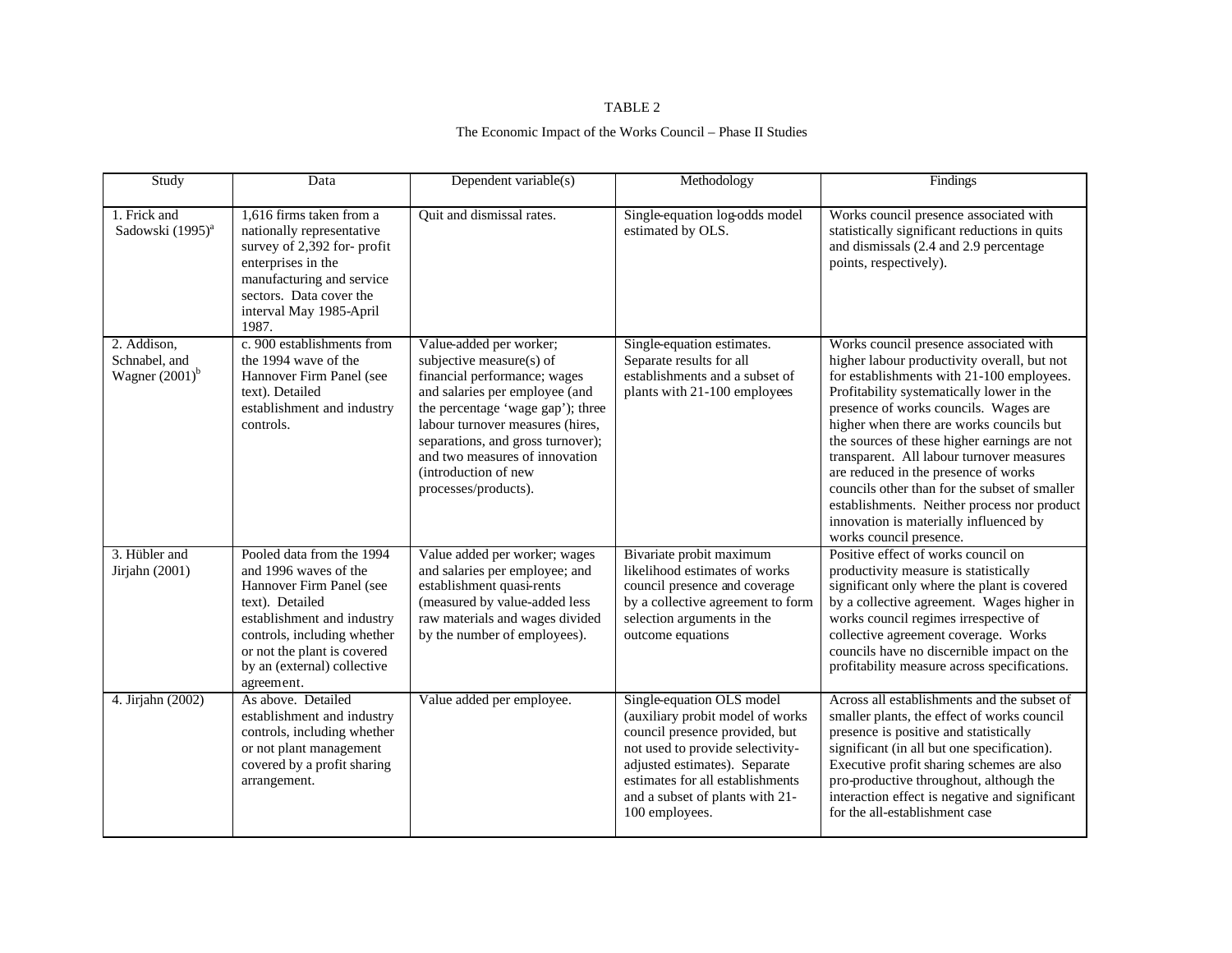| 5. Frick (2001a) | c. 1,700 establishments       | Number of HPWP practices.             | Descriptive analysis: gives       | Establishments with works councils use                                        |
|------------------|-------------------------------|---------------------------------------|-----------------------------------|-------------------------------------------------------------------------------|
|                  | from the 6th (1996) wave of   |                                       | number of HPWP used in plants     | more HPWP than plants without works                                           |
|                  | the NIFA-Panel. This data     |                                       | by works council presence,        | councils, although this difference is not                                     |
|                  | set identifies five high      |                                       | involvement, and type. The five   | statistically significant in the multivariate                                 |
|                  | performance work practices    |                                       | HPWP are reductions in            | analysis. Establishments with works                                           |
|                  | (HPWP). It also               |                                       | hierarchies, delegation of        | council involvement in technological and                                      |
|                  | distinguishes five types of   |                                       | decision-making, work groups      | organisational change exceeding that set                                      |
|                  | works council as assessed     |                                       | with independent budgets, group-  | down by law or collective agreement also                                      |
|                  | by management (ranging        |                                       | or team-work, and flexible        | have more HPWP than do plants with less                                       |
|                  | from 'antagonistic' to        |                                       | working time.                     | involved councils. But the number of                                          |
|                  | 'excluded') and a variable    |                                       | Multiple classification analysis: | HPWP is highest in establishments where                                       |
|                  | identifying greater           |                                       | uses same categories as for       | the works council is rated 'antagonistic'.                                    |
|                  | involvement of the works      |                                       | descriptive treatment and five    | HPWP are reported to have a positive effect                                   |
|                  | council in processes of       |                                       | covariates (viz. log number of    | on establishment performance but a                                            |
|                  | technological and/or          |                                       | employees, log sales per          | negative influence on labour demand.                                          |
|                  | organizational change than    |                                       | employee, stock of orders, and    |                                                                               |
|                  | laid down under the law or    |                                       | the degrees of capacity and       |                                                                               |
|                  | collective agreements.        |                                       | manpower utilisation).            |                                                                               |
| 6. Dilger (2002) | NIFA-Panel, as above, but     | Quit, hire, and labour fluctuation    | Single-equation cross-section     | Works councils consistently reduce all                                        |
|                  | supplemented with             | rates; flexible working time;         | OLS regressions for quit, hire,   | measures of personnel fluctuation, but the                                    |
|                  | information on works          | product innovation; and financial     | and labour fluctuation rates.     | coefficient estimates for some types of                                       |
|                  | council presence from the     | performance (a dummy variable         | Single equation, cross-section    | works councils are not statistically                                          |
|                  | 4th (1994) wave. Three        | indicating the achievement of at      | Logit models for flexible         | significant at conventional levels. Works                                     |
|                  | works council measures        | least a 'sufficient' rate of return). | working time, product             | councils promote the use of flexible                                          |
|                  | identified: a simple dummy    |                                       | innovation, and financial         | working time (in both the all-establishment                                   |
|                  | variable indicating presence  |                                       | performance. Models for           | sample and the subset of plants with 21-100                                   |
|                  | or otherwise of the entity, a |                                       | flexible working time, product    | employees), but the effects by type of                                        |
|                  | set of dummy variables for    |                                       | innovation, and profitability are | council are not always well determined.                                       |
|                  | the various types of works    |                                       | also estimated separately for     | Although works councils do not in general                                     |
|                  | councils (see row 5 above),   |                                       | plants with 21-100 employees.     | influence product innovation, where their                                     |
|                  | and the change in works       |                                       | Multinomial Logit models for the  | involvement in technological and                                              |
|                  | council status, 1994-96.      |                                       | determinants of flexible working  | organisational changes exceeds that laid                                      |
|                  | Detailed establishment-level  |                                       | time use the three works council  | down by law or collective agreement the                                       |
|                  | controls.                     |                                       | measures and detailed plant-level | effect is positive and weakly statistically                                   |
|                  |                               |                                       | controls.                         | significant. The impact of works councils                                     |
|                  |                               |                                       |                                   | on financial performance is negative for all                                  |
|                  |                               |                                       |                                   | establishments and smaller establishments,                                    |
|                  |                               |                                       |                                   | but is not statistically significant where the                                |
|                  |                               |                                       |                                   | degree of engagement of the council in<br>technological/organisational change |
|                  |                               |                                       |                                   |                                                                               |
|                  |                               |                                       |                                   | exceeds benchmark levels.                                                     |

*Notes*: <sup>a</sup> See also Backes-Gellner, Frick, and Sadowski (1997); Frick (1997); and Gerlach and Jirjahn (2001).

<sup>b</sup> See also Addison, Schnabel, and Wagner (1996, 1998); Addison, Siebert, Wagner, and Wei (2001).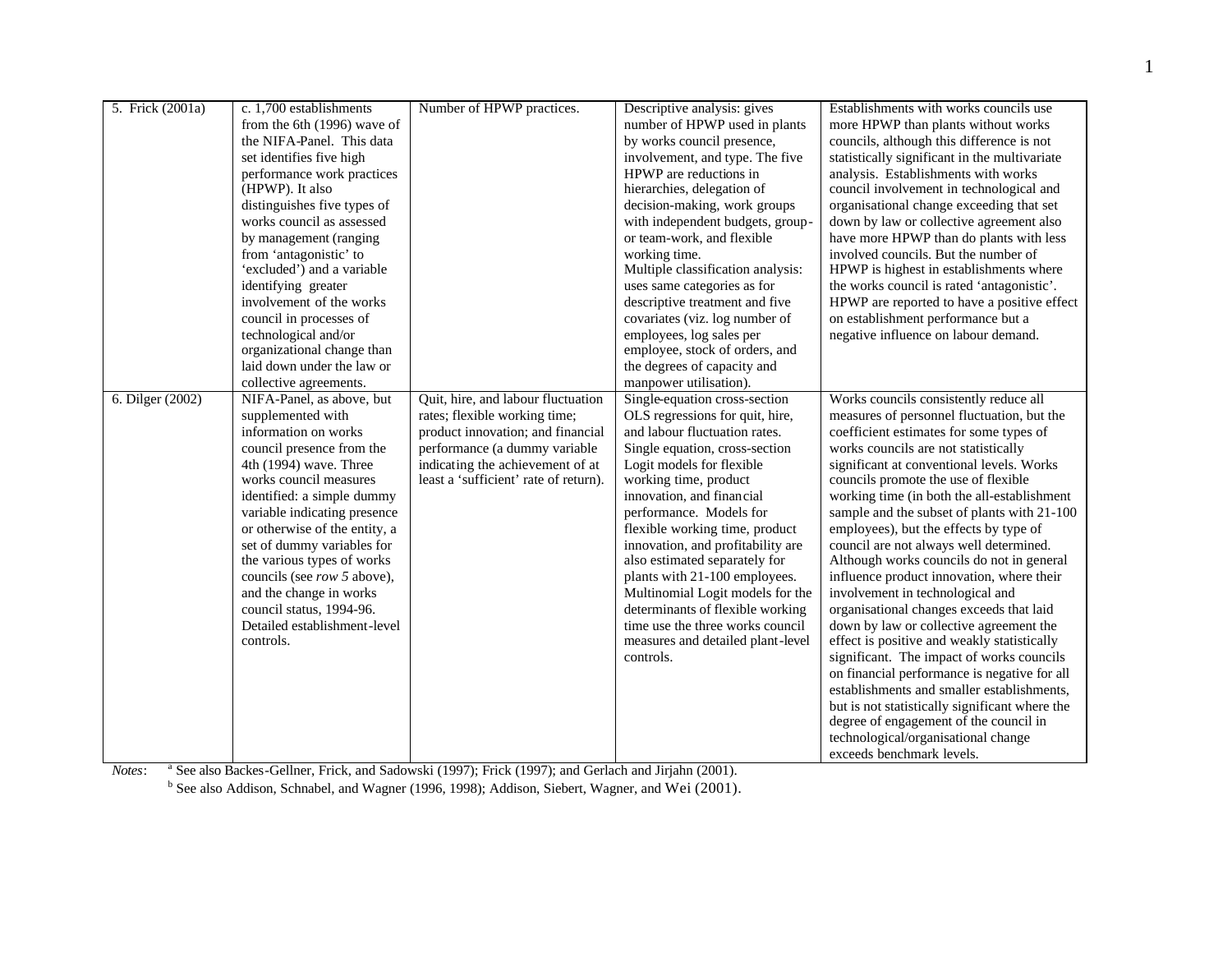#### TABLE 3

#### The Economic Impact of the Works Council – Phase III Studies $^{\rm a}$

| Study                                                             | Data                                                                                                                                         | Dependent variable(s)                                                      | Methodology                                                                                                                                                                                                                                                                                                                                                                                                                                                                                                                 | Findings                                                                                                                                                                                                                                                                                                                                                                                |
|-------------------------------------------------------------------|----------------------------------------------------------------------------------------------------------------------------------------------|----------------------------------------------------------------------------|-----------------------------------------------------------------------------------------------------------------------------------------------------------------------------------------------------------------------------------------------------------------------------------------------------------------------------------------------------------------------------------------------------------------------------------------------------------------------------------------------------------------------------|-----------------------------------------------------------------------------------------------------------------------------------------------------------------------------------------------------------------------------------------------------------------------------------------------------------------------------------------------------------------------------------------|
| 1. Frick<br>(2001b,<br>2002)                                      | IAB Establishment Panel,<br>using data on 2,640 western<br>German and 2,119 eastern<br>German establishments.                                | Log value added.                                                           | A works-council-in-the-production-<br>function test (Cobb-Douglas, CES, and<br>translog specifications). Separate results<br>given for eastern and western Germany in<br>two cross sections (1998 and 2000).<br>Establishment controls include capital, as<br>proxied by replacement investment.                                                                                                                                                                                                                            | Works council presence is associated with<br>sharply higher labour productivity of 25%<br>(30%) for western (eastern) Germany.<br>Disaggregations by manufacturing and<br>service sectors confirm this basic result<br>for eastern Germany; but for west German<br>manufacturing industry the works council<br>coefficient estimate is statistically<br>insignificant.                  |
| 2. Wolf and Zwick<br>(2002)                                       | As above, 1999 and 1996-<br>99. Gross sample contains<br>6,397 establishments.                                                               | Log value added.                                                           | Production function test. Main focus of<br>study is on the output effects of (six) high<br>performance workplace practices<br>(HPWP) rather than codetermination per<br>se. Cross section estimates - with and<br>without correction for selection into<br>(grouped) HPWP arrangement - are<br>provided for the 1999 wave. Panel<br>estimates, again controlling for the<br>endogeneity of the broad HPWP<br>arrangement, follow a two-stage<br>procedure, and use data from the 1996-99<br>waves. Detailed plant controls. | The coefficient estimate for works council<br>presence is positive and highly<br>statistically significant in the basic cross-<br>section model. But the point estimate is<br>not robust with correction for selection on<br>the personnel measures. In the panel<br>estimates, works council presence has a<br>strongly positive impact on the<br>establishment-specific fixed effect. |
| 3. Schank.<br>Schnabel, and<br><b>Wagner</b> (2002)               | As above, 1993-2000.<br>Unbalanced $(n=2,301)$ and<br>balanced ( $n=592$ ) sample of<br>west German establishments<br>with 21-100 employees. | Log total sales.                                                           | Fixed effects estimation of a stochastic<br>frontier production function. The<br>comparison is between the technical<br>efficiency estimates - and their 95%<br>confidence intervals – of the median<br>works council plant and its works council<br>free counterpart.                                                                                                                                                                                                                                                      | There are no statistically significant<br>differences in efficiency between<br>establishments with and without work<br>councils. Results are robust to outliers.                                                                                                                                                                                                                        |
| 4. Addison,<br>Bellmann.<br>Schnabel, and<br><b>Wagner</b> (2002) | As above, 1996-2000.<br>Initial sample of 1,544<br>establishments, all without<br>works councils in 1996.                                    | Changes in quits, sales per<br>employee, employment, and<br>profitability. | Nonparametric propensity score matching<br>model. 'Treated' group comprises all<br>plants in which a works council was set<br>up between 1996 and 1998. Matched<br>plants derived from the 1,513 controls.                                                                                                                                                                                                                                                                                                                  | Mean values for the performance<br>indicators in establishments that<br>introduced works councils are not<br>statistically different from those of<br>comparator plants that remained works<br>council free. Results are robust to outliers.                                                                                                                                            |

*Note*: <sup>a</sup>See also Addison, Bellmann, and Kölling (2002).